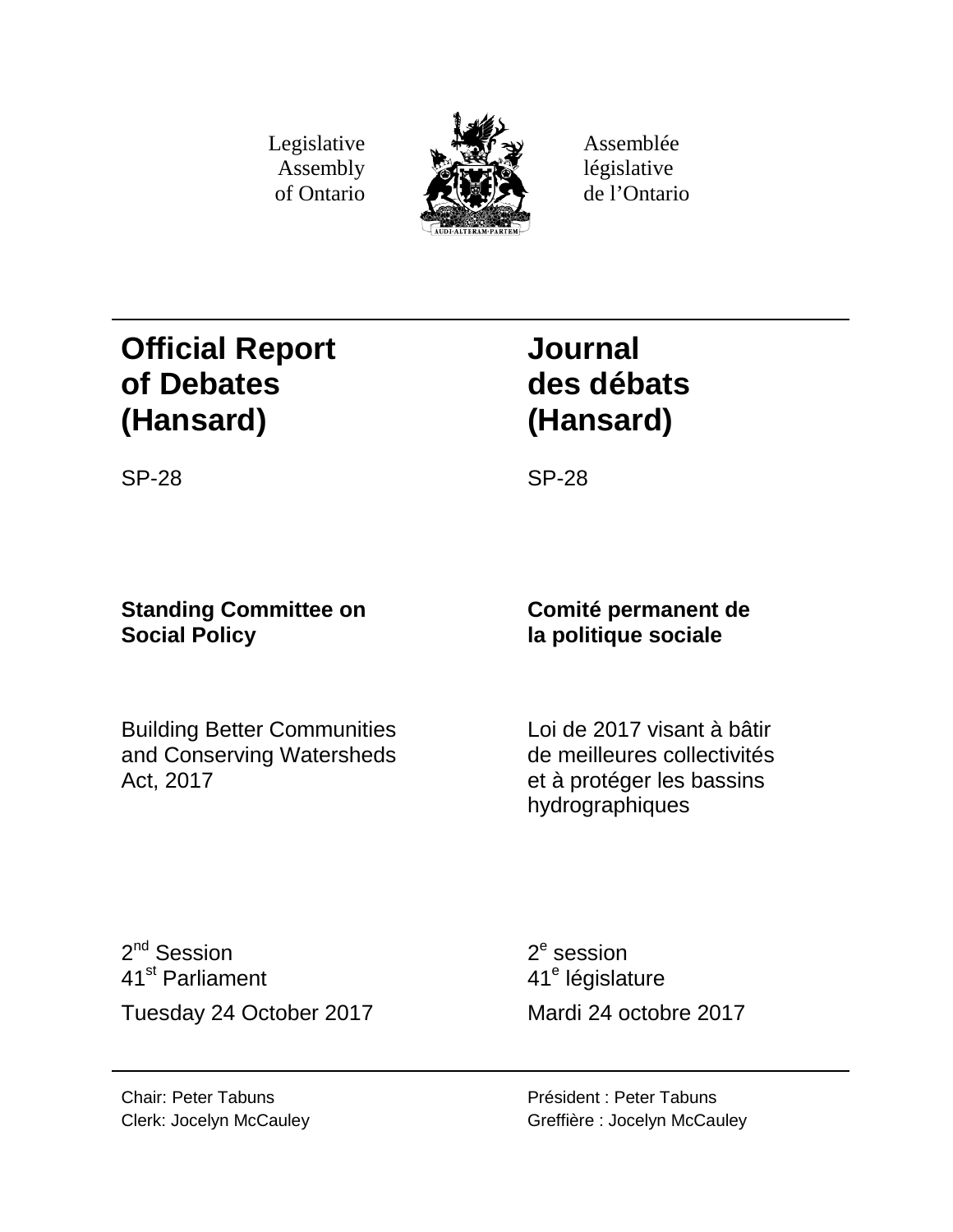Hansard and other documents of the Legislative Assembly can be on your personal computer within hours after each sitting. The address is:

# **Hansard on the Internet Le Journal des débats sur Internet**

L'adresse pour faire paraître sur votre ordinateur personnel le Journal et d'autres documents de l'Assemblée législative en quelques heures seulement après la séance est :

http://www.ontla.on.ca/

Reference to a cumulative index of previous issues may be obtained by calling the Hansard Reporting Service indexing staff at 416-325-7400.

# **Index inquiries Renseignements sur l'index**

Adressez vos questions portant sur des numéros précédents du Journal des débats au personnel de l'index, qui vous fourniront des références aux pages dans l'index cumulatif, en composant le 416-325-7400.

Hansard Reporting and Interpretation Services Room 500, West Wing, Legislative Building 111 Wellesley Street West, Queen's Park Toronto ON M7A 1A2 Telephone 416-325-7400; fax 416-325-7430 Published by the Legislative Assembly of Ontario



Service du Journal des débats et d'interprétation Salle 500, aile ouest, Édifice du Parlement 111, rue Wellesley ouest, Queen's Park Toronto ON M7A 1A2 Téléphone, 416-325-7400; télécopieur, 416-325-7430 Publié par l'Assemblée législative de l'Ontario

ISSN 1710-9477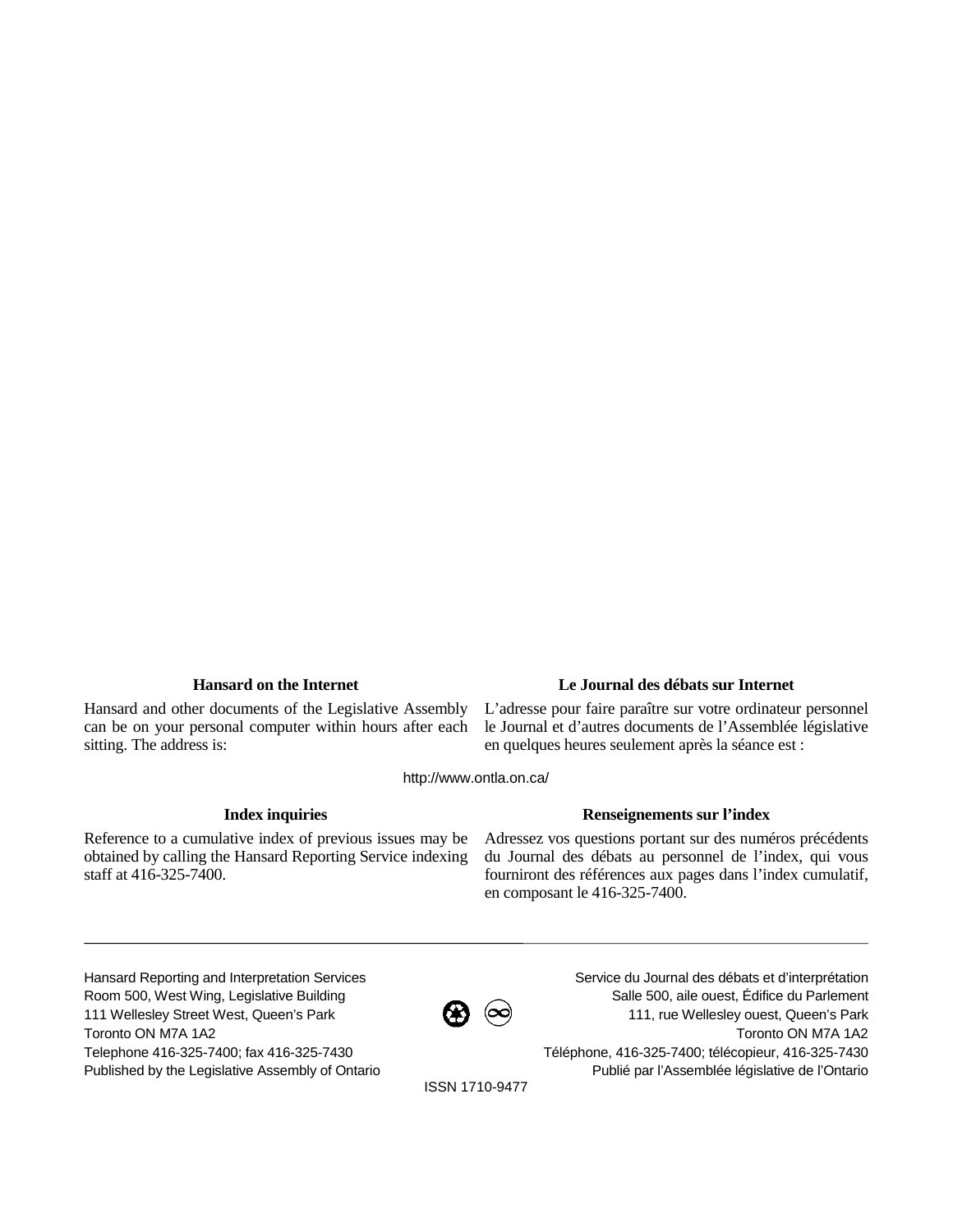# **CONTENTS**

Tuesday 24 October 2017

Building Better Communities and Conserving Watersheds Act, 2017, Bill 139, Mr. Mauro / Loi de 2017 visant à bâtir de meilleures collectivités et à protéger les bassins hydrographiques, projet de loi 139, M. Mauro............................................................ SP-603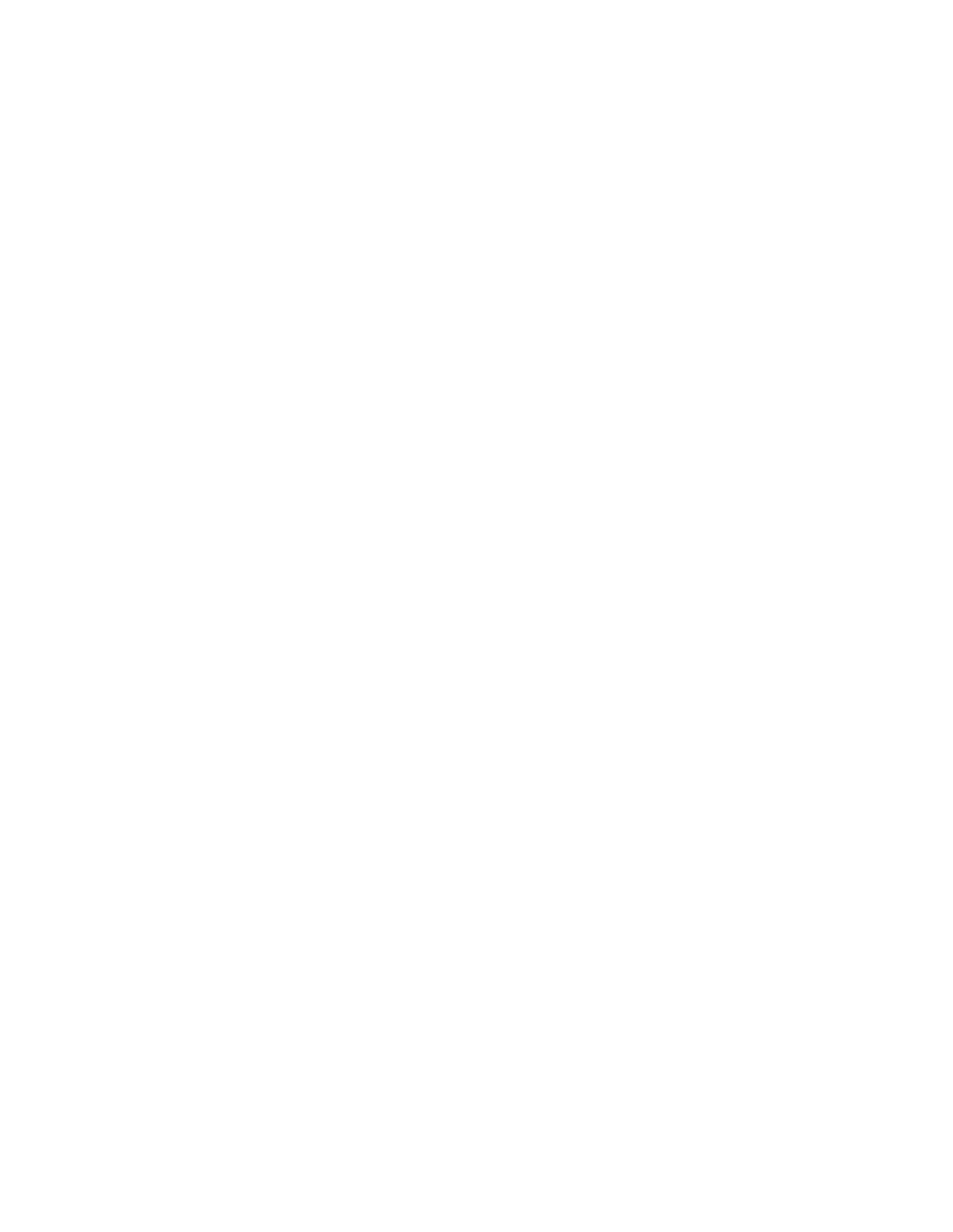# **STANDING COMMITTEE ON SOCIAL POLICY**

Tuesday 24 October 2017 Mardi 24 octobre 2017

*The committee met at 1600 in committee room 1.*

## BUILDING BETTER COMMUNITIES AND CONSERVING WATERSHEDS ACT, 2017

## LOI DE 2017 VISANT À BÂTIR DE MEILLEURES COLLECTIVITÉS ET À PROTÉGER LES BASSINS HYDROGRAPHIQUES

Consideration of the following bill:

Bill 139, An Act to enact the Local Planning Appeal Tribunal Act, 2017 and the Local Planning Appeal Support Centre Act, 2017 and to amend the Planning Act, the Conservation Authorities Act and various other Acts / Projet de loi 139, Loi édictant la Loi de 2017 sur le Tribunal d'appel de l'aménagement local et la Loi de 2017 sur le Centre d'assistance pour les appels en matière d'aménagement local et modifiant la Loi sur l'aménagement du territoire, la Loi sur les offices de protection de la nature et diverses autres lois.

**The Chair (Mr. Peter Tabuns):** Good afternoon, committee members and members of the audience and staff. It's good to see you all here. I'm calling this meeting to order for clause-by-clause consideration of Bill 139, An Act to enact the Local Planning Appeal Tribunal Act, 2017 and the Local Planning Appeal Support Centre Act, 2017 and to amend the Planning Act, the Conservation Authorities Act and various other Acts. Sibylle Filion from legislative counsel is here to assist us with our work. Welcome.

A copy of the bill as well as the numbered amendments are on your desk. Also before you are three additional amendments: government motions 67.1, 69.1 and 70.1. You've been very busy, Mr. Rinaldi.

We will resume consideration of PC motion 37: schedule 3 to the bill, subsection  $6(20)$ , subsection  $17(49.3.1)$ of the Planning Act. Mr. Hardeman, you have the floor.

**Mr. Ernie Hardeman:** I believe, Mr. Chair, that the motion has been read into the record—

**The Chair (Mr. Peter Tabuns):** It has.

**Mr. Ernie Hardeman:** —and I think as many good comments as I could think of to try to convince the government to vote for it have also been put on the record, so we'll maybe leave it at that. I think we already had the debate on this motion too.

LEGISLATIVE ASSEMBLY OF ONTARIO ASSEMBLÉE LÉGISLATIVE DE L'ONTARIO

# **COMITÉ PERMANENT DE LA POLITIQUE SOCIALE**

**The Chair (Mr. Peter Tabuns):** That's fine.

**Mr. Ernie Hardeman:** So I have no more to say on it. Thank you.

**The Chair (Mr. Peter Tabuns):** No other discussion? People are ready for the vote?

**Mr. Ernie Hardeman:** Recorded vote.

**The Chair (Mr. Peter Tabuns):** A recorded vote has been requested; thank you, sir.

#### **Ayes**

Hardeman, Hatfield, Norm Miller.

#### **Nays**

Berardinetti, Dickson, Malhi, McMeekin, Rinaldi.

**The Chair (Mr. Peter Tabuns):** The motion is lost. We go now to PC motion 38. Mr. Hardeman.

**Mr. Ernie Hardeman:** I move that subsection 6(20) of schedule 3 to the bill be amended by adding the following subsections:

"Second appeal - time limit for commencement

"(49.6) An appeal referred to in subsection (49.5) shall commence within 60 days of the municipality making the new decision.

"Second appeal - time limit for decision

"(49.7) The tribunal shall makes its decision no more than 30 days after the conclusion of the hearing."

This amendment would set the time limits for when appeals begin and how long the tribunal has to make a decision. I think it's important to recognize that's the decision after they have heard the appeal—so the appeal process is done, and this would dictate that they would get 30 days to actually write their decision. There are already a lot of delays in the planning process, and it appears the second hearing will simply make this worse. The Ontario Home Builders' Association mapped out a timeline for the appeal process and says that it could take up to 1,000 days with all the delays. This would help to reduce it.

We heard a lot of complaints that the OMB cases aren't heard quickly enough because there aren't enough adjudicators and resources. This would ensure that the new tribunal has to meet a timeline that would ensure that the resources are in place to make that happen. By the time the appeal reaches the second hearing, the par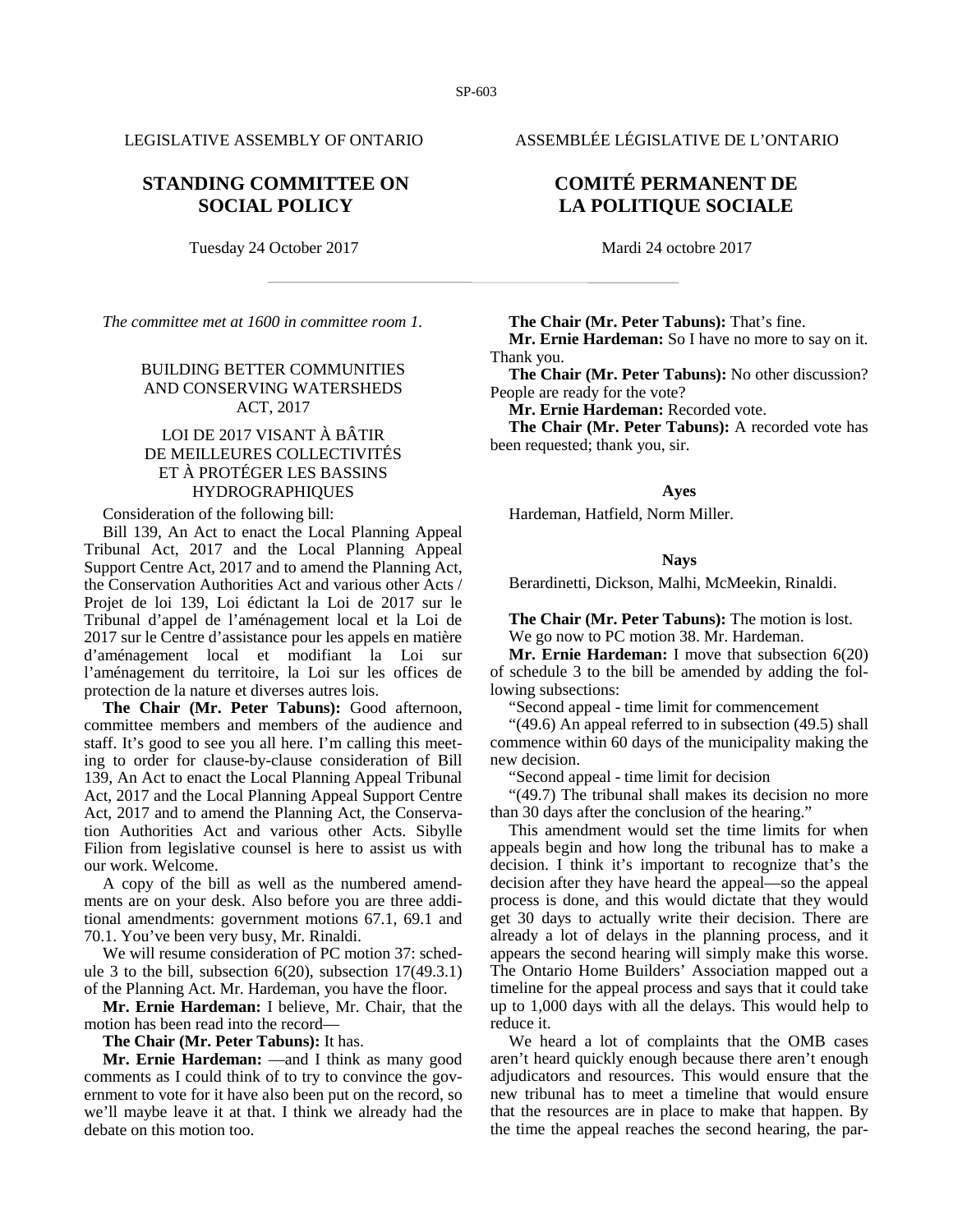ties and the issues are known, so it should not be a challenge to ensure that the hearing starts in a reasonable time frame. If there are delays in the planning process, all those carrying costs are simply passed on to the new homeowners and renters. It would also help the community groups that are stressed by the process and would like it to be resolved as quickly as possible.

I think this really is just trying to shorten it up and make it more efficient and effective.

**The Chair (Mr. Peter Tabuns):** Further discussion? There is none. You're ready for the vote?

**Mr. Norm Miller:** Recorded vote.

**The Chair (Mr. Peter Tabuns):** A recorded vote has been requested.

#### **Ayes**

Hardeman, Norm Miller.

#### **Nays**

Berardinetti, Dickson, Malhi, Rinaldi.

**The Chair (Mr. Peter Tabuns):** The motion is lost.

We go on to government motion number 39. Will that be you, Mr. Rinaldi?

Ms. Malhi, you're moving motion 39?

**Ms. Harinder Malhi:** Yes.

**The Chair (Mr. Peter Tabuns):** Okay. Please proceed.

**Ms. Harinder Malhi:** I move that subsection 6(20) of schedule 3 to the bill be struck out and the following substituted:

"(20) Section 17 of the act is amended by adding the following subsections:

"'Powers of LPAT — appeals under subss. (24) and (36)

 $\lq(49.1)$  Subject to subsections  $(49.3)$  to  $(49.9)$ , after holding a hearing on an appeal under subsection (24) or (36), the tribunal shall dismiss the appeal.

"'Same

"'(49.2) If the tribunal dismisses all appeals made under subsection (24) or (36) in respect of all or part of a decision after holding a hearing, the tribunal shall notify the clerk of the municipality or the approval authority and,

"'(a) the decision or'"—

**Mr. Percy Hatfield:** Could you put the mike up?

**Ms. Harinder Malhi:** Sorry—"'that part of the decision that was the subject of the appeal is final; and

"'(b) the plan or part of the plan that was adopted or approved and in respect of which all the appeals have been dismissed comes into effect as an official plan or part of an official plan on the day after the day the last outstanding appeal has been dismissed.

"'Refusal and notice to make new decision

"'(49.3) Unless subsection (49.4), (49.7) or (49.8) applies, if the tribunal determines that a part of a decision to which a notice of appeal under subsection (24) or (36) relates is inconsistent with a policy statement issued under subsection 3(1), fails to conform with or conflicts with a provincial plan or, in the case of the official plan of a lower-tier municipality, fails to conform with the upper-tier municipality's official plan,

"'(a) the tribunal shall refuse to approve that part of the plan; and

"'(b) the tribunal shall notify the clerk of the municipality that adopted the official plan that the municipality is being given an opportunity to make a new decision in respect of the matter.

"'Revised plan with consent of parties

"'(49.4) Unless subsection (49.8) applies, if a revised plan is presented to the tribunal with the consent of all of the parties specified in subsection (49.11), the tribunal shall approve the revised plan as an official plan except for any part of it that is inconsistent with a policy statement issued under subsection 3(1), fails to conform with or conflicts with a provincial plan or, in the case of the official plan of a lower-tier municipality, fails to conform with the upper-tier municipality's official plan.

"'Same, notice to make new decision

"'(49.5) If subsection (49.4) applies and the tribunal determines that any part of the revised plan is inconsistent with a policy statement issued under subsection 3(1), fails to conform with or conflicts with a provincial plan or, in the case of the official plan of a lower-tier municipality, fails to conform with the upper-tier municipality's official plan,

"'(a) the tribunal shall refuse to approve that part of the plan; and

"'(b) the tribunal shall notify the clerk of the municipality that adopted the official plan that the municipality is being given an opportunity to make a new decision in respect of the matter.

"'Rules that apply if notice is received

"'(49.6) If the clerk has received notice under clause  $(49.3)(b)$  or  $(49.5)(b)$ , the following rules apply:

"'1. The council of the municipality may prepare and adopt another plan, subject to the following:

""i. Subsections  $(16)$  and  $(17.1)$  do not apply.

""ii. If the plan is not exempt from approval,

"'A. the reference to "within 210 days" in subsection (40) shall be read as "within 90 days",

"'B. subsection (40.1) does not apply,

"'C. references to "210 days" and "210th day" in subsection (40.2) shall be read as "90 days" and "90th day", respectively, and

"'D. the reference to "210-day period" in subsection (40.4) shall be read as "90-day period".

"'2. If the decision that was the subject of the appeal was in respect of an amendment adopted in response to a request under subsection 22(1) or (2), the references to "within 210 days after the day" shall be read as "within 90 days after the day notice under clause (49.3)(b) or  $(49.5)(b)$  was received".

"'Second appeal

"'(49.7) Unless subsection (49.8) applies, on an appeal under subsection (24) or (36) that concerns a new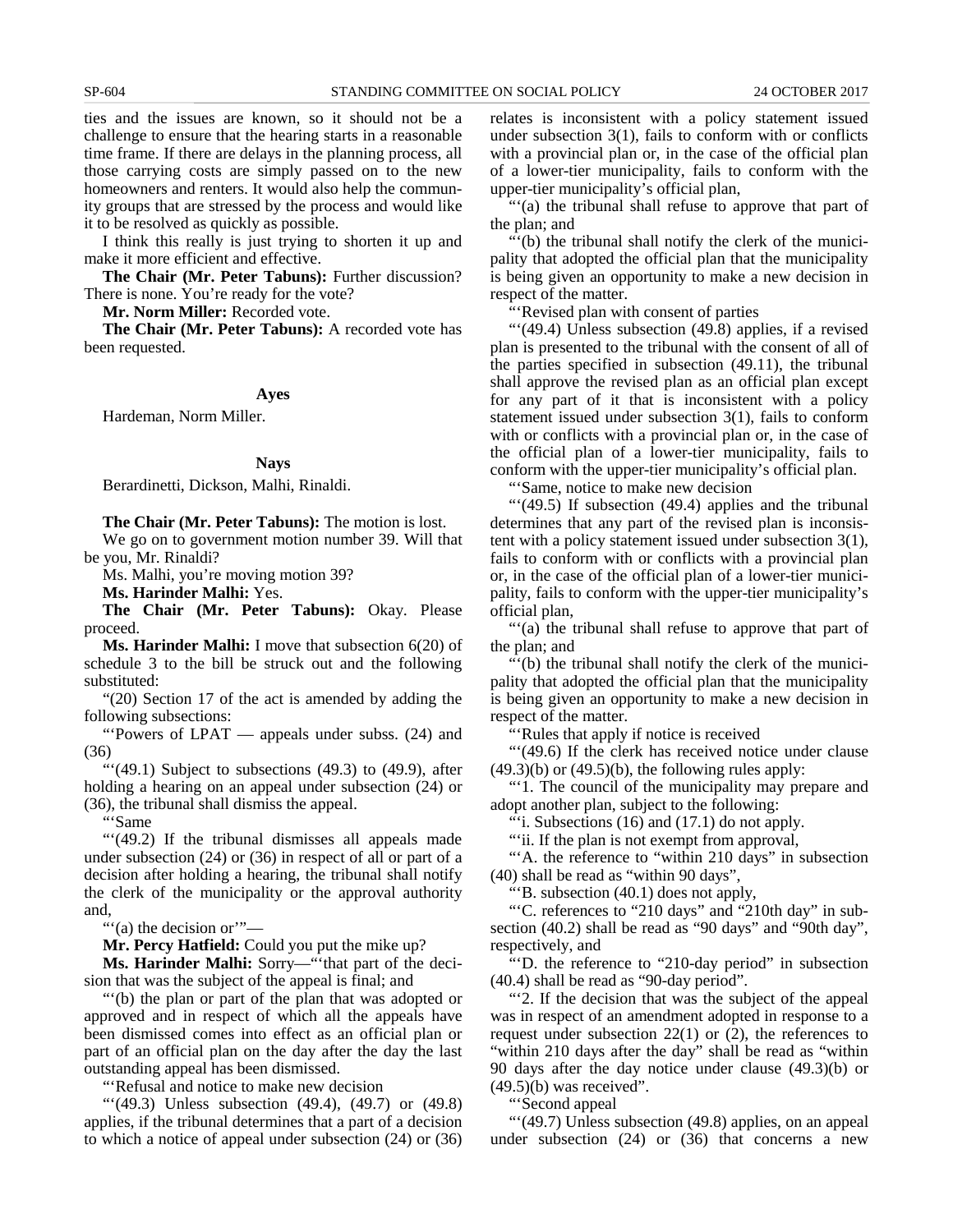decision that the municipality was given an opportunity to make in accordance with subsection (49.6) or 22(11.0.12), the tribunal may make modifications to all or part of the plan and approve all or part of the plan as modified as an official plan or refuse to approve all or part of the plan, if the tribunal determines that the decision is inconsistent with a policy statement issued under subsection 3(1), fails to conform with or conflicts with a provincial plan or, in the case of the official plan of a lower-tier municipality, fails to conform with the uppertier municipality's official plan.

"'Same, revised plan with consent of parties

" $(49.8)$  If, on an appeal under subsection  $(24)$  or  $(36)$ that concerns a new decision that the municipality was given an opportunity to make in accordance with subsection  $(49.6)$  or  $22(11.0.12)$ , a revised plan is presented to the tribunal with the consent of all of the parties specified in subsection (49.11), the tribunal shall approve the revised plan as an official plan except for any part of it that is inconsistent with a policy statement issued under subsection 3(1), fails to conform with or conflicts with a provincial plan or, in the case of the official plan of a lower-tier municipality, fails to conform with the uppertier municipality's official plan.

"'Same

"'(49.9) If subsection (49.8) applies and the tribunal determines that any part of the revised plan is inconsistent with a policy statement issued under subsection 3(1), fails to conform with or conflicts with a provincial plan or, in the case of the official plan of a lower-tier municipality, fails to conform with the upper-tier municipality's official plan, the tribunal may make modifications to that part of the revised plan and approve it as modified as part of an official plan or refuse to approve all or part of that part of the revised plan.

#### **1610**

"'Coming into effect of plan

"'(49.10) If the tribunal approves all or part of a revised plan as an official plan or part of an official plan under subsection (49.4) or (49.8), the plan or part of the plan that is approved comes into effect as an official plan or part of an official plan on the day after the day the plan or part of the plan was approved.

"'Specified parties

"'(49.11) For the purposes of subsection (49.4) and (49.8), the specified parties are:

"'1. The municipality that adopted the plan.

"'2. The appropriate approval authority, if the approval authority is a party.

"'3. The minister, if the minister is a party.

"'4. If applicable, the person or public body that requested an amendment to the official plan.

"'5. All appellants of the decision which was the subject of the appeal.

"'Effect on original plan

" $(49.12)$  If subsection  $(49.4)$  or  $(49.8)$  applies, the version of the plan that was the subject of the notice of appeal shall be deemed to have been refused.'"

**The Chair (Mr. Peter Tabuns):** Thank you, and congratulations, by the way. But I need you to go back one page, because you left out about 10 words.

**Ms. Harinder Malhi:** Where?

**The Chair (Mr. Peter Tabuns):** Next page, item number 2, starting with, "'If the decision that was the subject'"—and if you would just reread that paragraph because you left about 10 words out in the middle. Otherwise, great performance.

**Ms. Harinder Malhi:** What page are we on?

**The Chair (Mr. Peter Tabuns):** Starting with number 2, "'If the decision'"—

**Ms. Harinder Malhi:** "'2. If the decision that was the subject of the appeal was in respect of an amendment adopted in response to a request under subsection 22(1) or  $(2)$ "?

**The Chair (Mr. Peter Tabuns):** Keep going. Yes.

**Ms. Harinder Malhi:** —"'the references to "within 210 days after the day the request is received" in paragraphs 1 and 2 of subsection 22(7.0.2) shall be read as "within 90 days after the day notice under clause (49.3)(b) or (49.5)(b) was received".'"

**The Chair (Mr. Peter Tabuns):** Thank you very much.

**Ms. Harinder Malhi:** All in one breath.

**The Chair (Mr. Peter Tabuns):** I have Mr. Rinaldi, I have Mr. Hatfield and then I have Mr. Hardeman.

**Mr. Lou Rinaldi:** Thank you, Chair. Now you know why I got MPP Malhi to read it. Otherwise, I'm not sure the two-hour frame we have would have been enough for me.

Basically, that motion will repeal and replace subsection 6(20) of schedule 3 to Bill 139 to add subsections 17(49.1) to (49.12) to the Planning Act.

These subsections to the Planning Act will apply to appeals of official plans and amendments. The proposed motion will provide the tribunal with the authority to approve a settlement to which all specified parties—the appellants, applicants, municipality, approval authority and minister—have agreed to.

The tribunal will be required to confirm that the settlement is aligned with the provincial local policy plans, such as the consistency and conformity standard. This motion will not change the intent of the current proposed Bill 139 provisions that would make the tribunal function more like an appellant body and give a municipality an opportunity to make a second decision.

A number of subsections proposed to Bill 139 will remain unchanged, except for the technical changes such as updating cross-references.

**The Chair (Mr. Peter Tabuns):** Mr. Hatfield.

**Mr. Percy Hatfield:** I have an amendment, but before I make it, I wonder if we need the committee's unanimous consent to not ask Ms. Malhi to read that over again—because anytime any of the rest of us do our numbers we put brackets in front of them. I just want Hansard to realize that she should have read "brackets" in front of the numbers and they should be in the motion.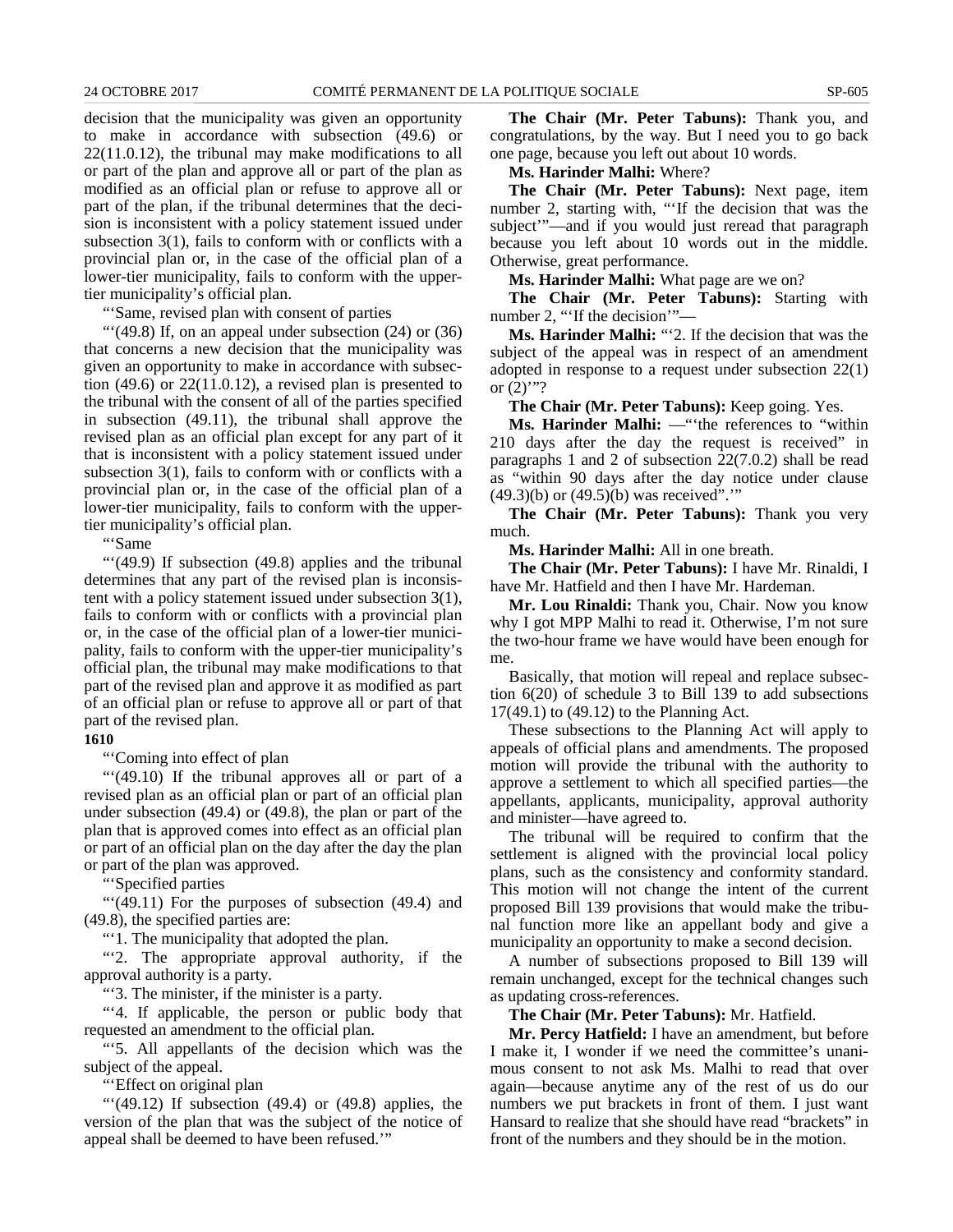If we don't get unanimous consent, I'd hate to have you read it all over again.

**The Chair (Mr. Peter Tabuns):** Unless legal counsel has further commentary, I don't believe we need to do that.

**Mr. Percy Hatfield:** Oh, so we don't have to read brackets either, then.

**Mr. Lorenzo Berardinetti:** They have a copy.

**The Chair (Mr. Peter Tabuns):** Well, it's always a good thing to do, but it is not an obstacle to proceeding at this moment.

**Mr. Percy Hatfield:** Thank you. I do have an amendment, Chair.

**The Chair (Mr. Peter Tabuns):** Mr. Hatfield, we haven't had a vote on this particular motion yet. You will be able to—

*Interjection.*

**The Chair (Mr. Peter Tabuns):** My apologies. Please proceed.

**Mr. Percy Hatfield:** I move that motion 39 be amended by striking out paragraphs 1 and 2 of subsection 17(49.6) of the Planning Act, as set out in the motion, and substituting the following:

"1. The council of the municipality may prepare and adopt another plan, subject to the following:

"i. Subsections (16) and (17.1) do not apply.

"ii. If the plan is not exempt from approval,

"A. the reference to 'within 210 days' in subsection (40) shall be read as 'within 120 days',

"B. subsection (40.1) does not apply,

"C. references to '210 days' and '210th day' in subsection (40.2) shall be read as '120 days' and '120th day', respectively, and

"D. the reference to '210-day period' in subsection (40.4) shall be read as '120-day period'.

"2. If the decision that was the subject of the appeal was in respect of an amendment adopted in response to a request under subsection 22(1) or (2), the references to 'within 210 days after the day the request is received' in paragraphs 1 and 2 of subsection 22(7.0.2) shall be read as 'within 120 days after the day notice under clause (49.3)(b) or (49.5)(b) was received'."

**The Chair (Mr. Peter Tabuns):** Thank you, Mr. Hatfield.

With that, the Clerk will distribute. I'm going to call a five-minute recess while we do that, then we'll resume.

*The committee recessed from 1616 to 1622.*

**The Chair (Mr. Peter Tabuns):** Members of the committee, we're back in session. We have Mr. Hatfield's amendment to the motion before us.

Mr. Hatfield, did you want to speak to that?

**Mr. Percy Hatfield:** Chair, I think it's pretty selfexplanatory. I think all members have had an opportunity to read it and recognize the wisdom in it, and I'm sure they're ready to vote in favour.

**The Chair (Mr. Peter Tabuns):** Thank you. Any other speakers who want to address this amendment? Mr. Hardeman.

**Mr. Ernie Hardeman:** We will not be supporting this amendment, as I think it does increase the timelines and lengthens the process. We've been trying to encourage the government to look at any place we can find to reduce the time, so we can get the process moving faster. We will not be supporting this amendment.

**The Chair (Mr. Peter Tabuns):** Thank you. Unless there's other discussion, are you ready for the vote?

**Mr. Lou Rinaldi:** We're voting on the amendment?

**The Chair (Mr. Peter Tabuns):** The amendment to your motion—the NDP amendment, 39.0.1, which is amending government motion 39.

All those in favour of the NDP amendment, 39.0.1, please indicate. All those opposed, please indicate. It is lost.

Mr. Hatfield, you had a few other—no; sorry. We're going back to 39. Mr. Hatfield, you had moved your amendment.

**Mr. Percy Hatfield:** I do have two other amendments, but since that one has not passed, I'll go back to the main amendment.

**The Chair (Mr. Peter Tabuns):** We're going back to the main amendment. When we're finished with the main amendment, we can come to your other motions.

**Mr. Percy Hatfield:** Thank you.

**The Chair (Mr. Peter Tabuns):** Mr. Hardeman?

**Mr. Ernie Hardeman:** I have a question. First of all, I'd like to commend the member opposite for reading it in. I know there is such a thing as speed-reading, but I've never heard it done out loud. It was a wonderful job.

Of course, it is such a long amendment, and it has a major impact. I just wanted to go to "Same, (49.9)," that subsection, and ask for the thrust of that paragraph, what it actually means—"the tribunal may make modifications to ... the revised plan and approve it as modified as part of an official plan or refuse" approval at all. Does that mean the tribunal now has the power to change municipal documents without the consent of the municipality?

**The Chair (Mr. Peter Tabuns):** Mr. Rinaldi.

**Mr. Lou Rinaldi:** I'm going to ask for some help.

**The Chair (Mr. Peter Tabuns):** Staff help has been requested.

Welcome back. Please introduce yourself for Hansard.

**Mr. Peter Matheson-Young:** My name is Peter Matheson-Young. I'm counsel with the Ministry of Municipal Affairs and the Ministry of Housing, legal services branch.

The proposed subsection (49.9) relates to the situation where, on a second appeal, this settlement is presented with the consent of the parties specified in subsection (49.11), and so (49.8) would provide that if such a settlement is presented, the tribunal is required to approve the settlement, except for any part that has an issue vis-à-vis provincial policy or local policy.

Subsection (49.9) then describes the situation that occurs where the tribunal has made that finding that there is a part or all of the settlement that is inconsistent or doesn't conform, and would provide that in respect of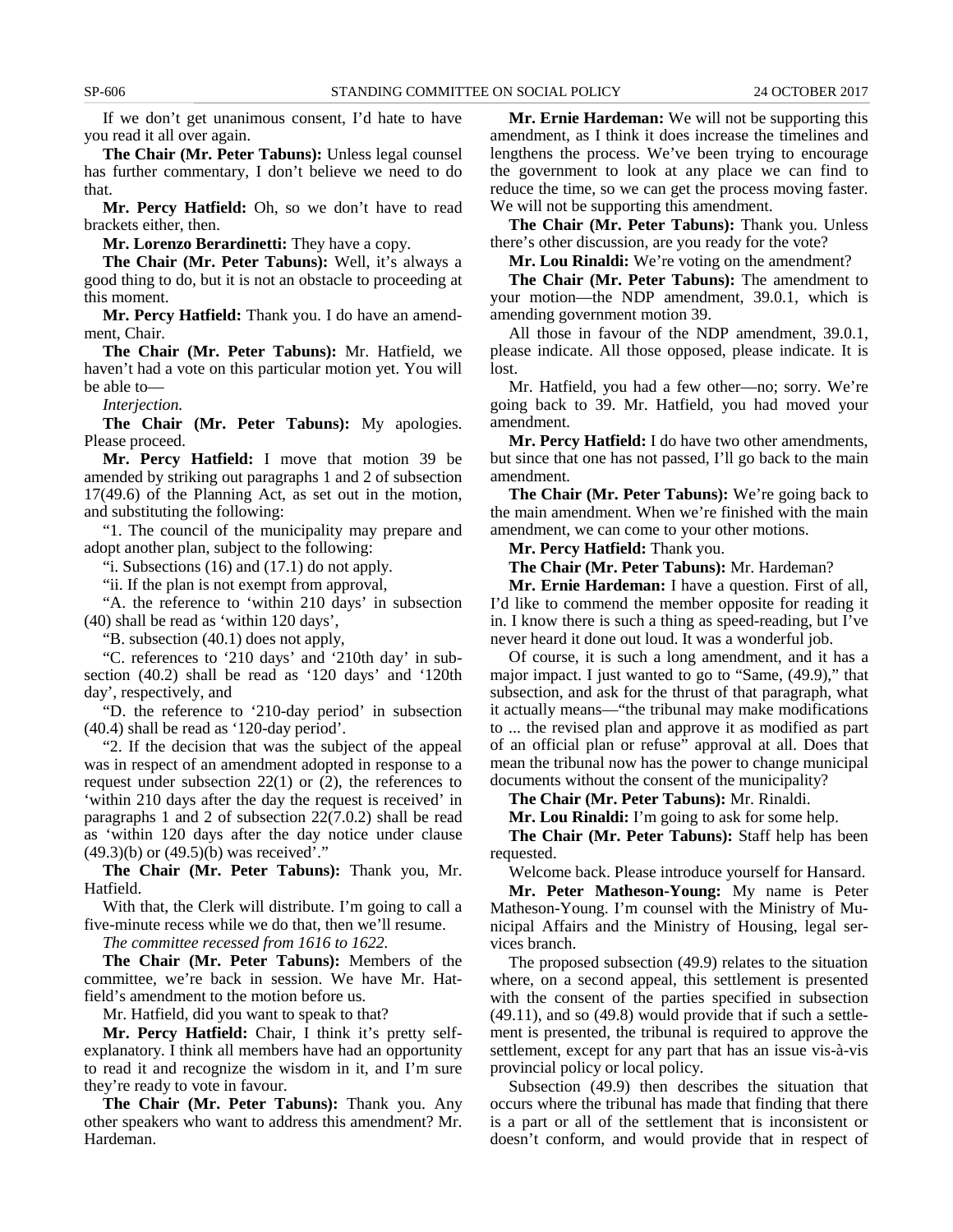that limited part the tribunal could make its own determination in the same manner as it does today.

#### **The Chair (Mr. Peter Tabuns):** Mr. Hardeman.

**Mr. Ernie Hardeman:** Is the intent of that the same as—I think there was a previous motion that at the will of everybody concerned, you could actually void the second hearing.

**Mr. Peter Matheson-Young:** It would not void the second hearing. The tribunal would have to do something, I suppose, to satisfy itself as to the initial question of whether the proposed settlement was consistent and conformed. Should it find that, no, the settlement was inconsistent or did not conform, then the tribunal would presumably need to satisfy itself that some alternative was the right decision. So it doesn't provide a particular framework for the tribunal's consideration other than the framework that exists today in terms of, it still has to make a decision that's consistent with the PPS, that conforms with the provincial plans and that conforms with applicable official plans.

**Mr. Ernie Hardeman:** So this isn't meant to provide the ability, with everybody's consent, to avoid a second hearing.

**Mr. Peter Matheson-Young:** It is not.

**The Chair (Mr. Peter Tabuns):** Do you have further questions, Mr. Hardeman?

**Mr. Ernie Hardeman:** Well, it's part of a whole amendment, but I noticed it most in that—where it says "the tribunal may make modifications to that part of the revised plan and approve it as modified as part of an official plan or refuse to approve all or part of that part of the revised plan."

**Mr. Peter Matheson-Young:** That reflects a similar sort of language as is in the act today to describe the tribunal's authority in respect of any appeal of an official plan. But the key thing is, it talks about the revised plan, that being this new document that has been presented to the tribunal with the consent of the municipality and the other applicable parties. So where there's an issue with that new document, that's where the tribunal now has the authority to do a similar sort of thing as it does today.

**The Chair (Mr. Peter Tabuns):** Mr. Hatfield, do you have any questions?

**Mr. Percy Hatfield:** I do not.

**The Chair (Mr. Peter Tabuns):** Government? Thank you very much.

You have the floor. Do you have anything further to say?

**Mr. Ernie Hardeman:** No.

**The Chair (Mr. Peter Tabuns):** Any further discussion? There being none, are you ready for the vote?

**Mr. Ernie Hardeman:** Recorded.

**The Chair (Mr. Peter Tabuns):** A recorded vote has been requested.

#### **Ayes**

Berardinetti, Dickson, Hardeman, Malhi, McMeekin, Norm Miller, Rinaldi.

**The Chair (Mr. Peter Tabuns):** The motion is carried.

We go to NDP motion 39.1.

**Mr. Percy Hatfield:** I move that subsection 17(49.4) of the Planning Act, as set out in subsection 6(20) of schedule 3 to the bill, be amended by striking out "90 days" wherever it appears and substituting in each case "120 days".

**1630**

**The Chair (Mr. Peter Tabuns):** Mr. Hatfield, unfortunately, I have to rule the amendment out of order, as it seeks to amend a paragraph that no longer appears in the bill because of a previous amendment that was passed by committee. So you're out of order, I'm afraid.

Next is NDP motion 39.2, which you may find is in a similar situation.

**Mr. Percy Hatfield:** That being the case, Chair, I would withdraw.

**The Chair (Mr. Peter Tabuns):** Okay. Then you have 39.3, which you may find to be in a similar situation.

**Mr. Percy Hatfield:** I have found that to be in a similar situation, and because of that, in the interest of a speedy afternoon, I would withdraw as well.

**The Chair (Mr. Peter Tabuns):** Thank you. Then we go to government motion number 40.

**Mr. Ted McMeekin:** It's going to go to our speedreader here.

**The Chair (Mr. Peter Tabuns):** Ms. Malhi, it's all yours.

**Ms. Harinder Malhi:** I move that subsection 17(50.1) of the Planning Act, as set out in subsection 6(22) of schedule 3 to the bill, be amended by striking out "subsections (49.5) and (50)" in the portion before clause (a) and substituting "subsections (49.7), (49.9) and (50)".

**The Chair (Mr. Peter Tabuns):** Is there any discussion on this matter? Mr. Hatfield, Mr. Rinaldi, and then Mr. Hardeman.

**Mr. Percy Hatfield:** Well, we have her working on the brackets. Next time, maybe we should get into the quotation marks as well. That's all I have to say.

**The Chair (Mr. Peter Tabuns):** Fine. I'll go to Mr. Rinaldi.

**Mr. Lou Rinaldi:** If you noticed, that was much slower this time.

**Mr. Percy Hatfield:** Not a lot.

**Mr. Lou Rinaldi:** What the motion does is propose to amend subsection 17(50.1) to clarify that the tribunal authority is limited to only dealing with matters that are part of council decisions. It's a technical motion. It is proposed to amend cross-references in the subsection. This motion is consequential to proposed government motion 39, to provide the tribunal with the authority to approve a settlement to which all specified parties have agreed.

**The Chair (Mr. Peter Tabuns):** Further discussion? Mr. Hardeman.

**Mr. Ernie Hardeman:** Maybe it would be easier if the staff people just stayed in the chair. I wonder if we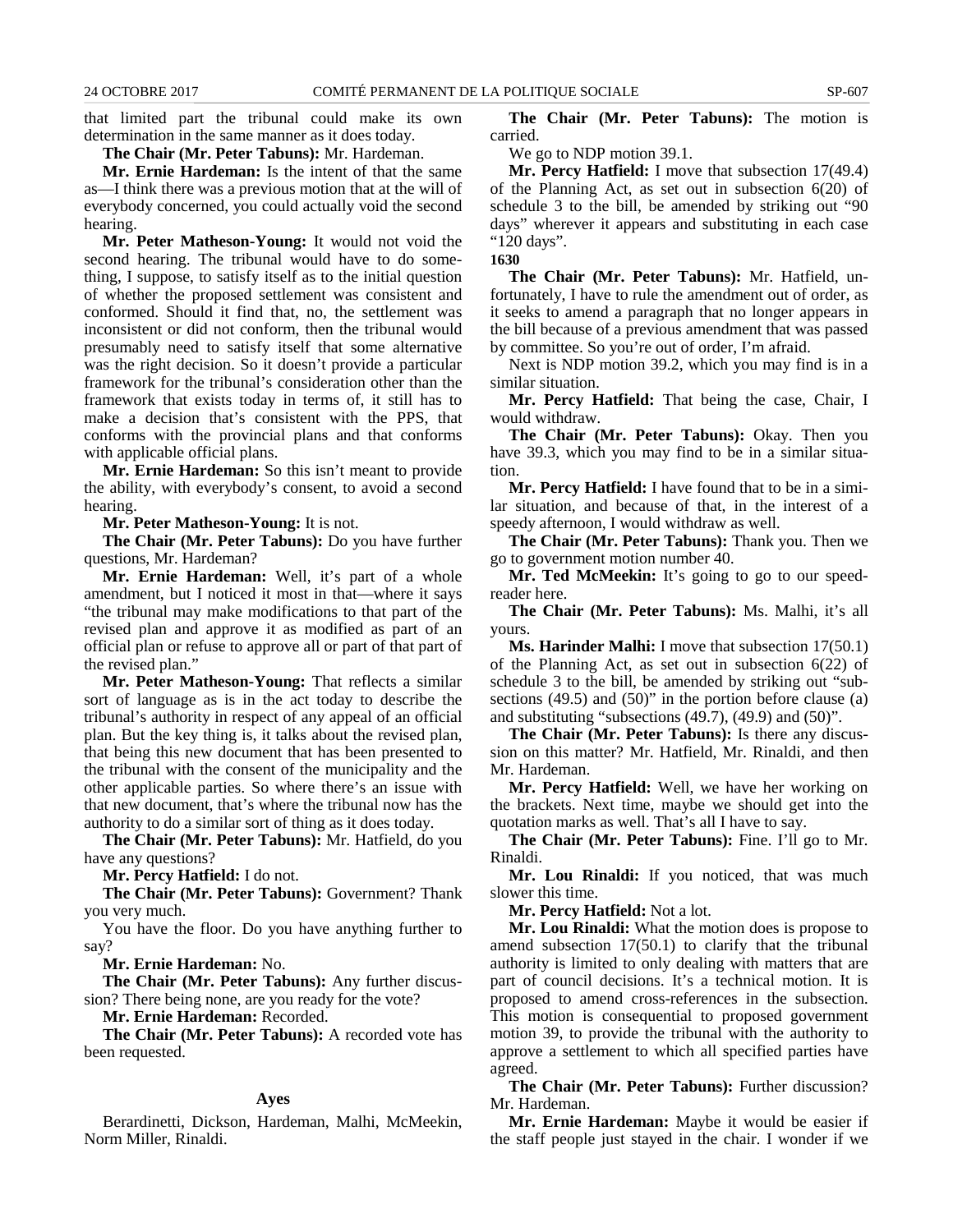could get an explanation of what this is supposed to do. It appears that you can't amend an existing plan, but what impact would this have on the bill?

**The Chair (Mr. Peter Tabuns):** Mr. Rinaldi, are you going to ask someone?

**Mr. Lou Rinaldi:** Let me give it a try.

**The Chair (Mr. Peter Tabuns):** Please.

**Mr. Lou Rinaldi:** And then we'll get staff if we need to.

This is a technical motion that will amend crossreferences as a result of another proposed government motion that will provide the tribunal with the authority to implement a settlement to which all parties have agreed.

**Mr. Ernie Hardeman:** Okay. Thank you.

**The Chair (Mr. Peter Tabuns):** Further discussion? There being none, is the committee is ready for the vote? **Interjection:** Yes.

**The Chair (Mr. Peter Tabuns):** All those in favour of government motion 40, please indicate. All those opposed? It is carried.

With that, we get to vote on section 6 as a whole. Are there questions about section 6 before we go to the vote? None?

**Mr. Ernie Hardeman:** Recorded vote.

**The Chair (Mr. Peter Tabuns):** Shall schedule 3, section 6, as amended, carry?

**Mr. Ernie Hardeman:** Recorded.

**The Chair (Mr. Peter Tabuns):** Oh, my apologies. We'll go to a recorded vote.

Shall schedule 3, section 6, as amended, carry?

#### **Ayes**

Berardinetti, Dickson, Hatfield, Malhi, Rinaldi.

#### **Nays**

Hardeman, Norm Miller.

#### **The Chair (Mr. Peter Tabuns):** It is carried.

Then we go on to schedule 3, section 7, which has no amendments. Is there any discussion of schedule 3, section 7, before we go to the vote? None? Okay.

You're fine?

**Mr. Ernie Hardeman:** I'm fine.

**The Chair (Mr. Peter Tabuns):** Shall schedule 3, section 7, carry? Carried.

We then go to schedule 3, section 8. We have NDP motion 40.1. Mr. Hatfield.

**Mr. Percy Hatfield:** I move that clause  $22(7.0.0.1)(a)$ of the Planning Act, as set out in subsection 8(3) of schedule 3 to the bill, be struck out and the following substituted:

"(a) the existing part or parts of the official plan that would be affected by the requested amendment,"—do we call these small letters "i"? What do we call these little things?

**Ms. Sibylle Filion:** You could just say "bracket i."

**Mr. Percy Hatfield:** "Bracket i" and then "bracket double i"?

**Ms. Sibylle Filion:** Yes.

**Mr. Percy Hatfield:** All right.

"(i) are inconsistent with a policy statement issued under subsection 3(1), fail to conform with or conflict with a provincial plan or, in the case of the official plan of a lower-tier municipality, fail to conform with the upper-tier municipality's official plan, or

"(ii) were made without regard to the matters of provincial interest set out in section 2; and"

**The Chair (Mr. Peter Tabuns):** Do you wish to speak to that, Mr. Hatfield?

**Mr. Percy Hatfield:** Well, I just think that it's a clarification clause that would help clarify what it's in there for. I won't go beyond that, Chair.

**The Chair (Mr. Percy Hatfield):** Any further discussion? Mr. Hardeman.

**Mr. Ernie Hardeman:** My question would be to the mover. If a decision for the appeal is "made without regard to the matters of provincial interest," who decides whether they had regard for it or didn't? That's kind of a subjective term. We've been through the Planning Act a lot of times over "shall have regard to" or "shall be consistent with," and there's a tremendous amount of difference between the two. "Having regard for" doesn't mean that it has any impact on the end decision.

**The Chair (Mr. Peter Tabuns):** After you, Mr. Hatfield, we go to Mr. Rinaldi, if you wanted to respond to that.

**Mr. Lou Rinaldi:** Sure. Thank you, Chair. This is similar—

*Interjection.*

**Mr. Lou Rinaldi:** Is it—

**The Chair (Mr. Peter Tabuns):** This was NDP motion 40.1.

**Mr. Percy Hatfield:** Oh, did you want me to respond to him before you went to Mr. Rinaldi?

**The Chair (Mr. Peter Tabuns):** No, because I saw you before I saw him.

**Mr. Percy Hatfield:** So I go first?

**The Chair (Mr. Peter Tabuns):** Yes.

**Mr. Lou Rinaldi:** Oh, okay.

**Mr. Percy Hatfield:** Thank you, Chair.

I think what is important here is, if you're doing something that is inconsistent with the policy statements or if you're doing something and you're supposed to take the provincial interest in regard, but you've done something without regard to the provincial interest or it's inconsistent with the policy statement—I think the clause is there to recognize that.

**The Chair (Mr. Peter Tabuns):** Fair enough. Thank you.

Mr. Rinaldi.

**Mr. Lou Rinaldi:** This is similar to motion 28.2. The matters of provincial interest set out in section 2 of the Planning Act are broad objectives. They do not set out specific planning policy or tests and, as such, do not lend themselves to be used for the grounds for an appeal.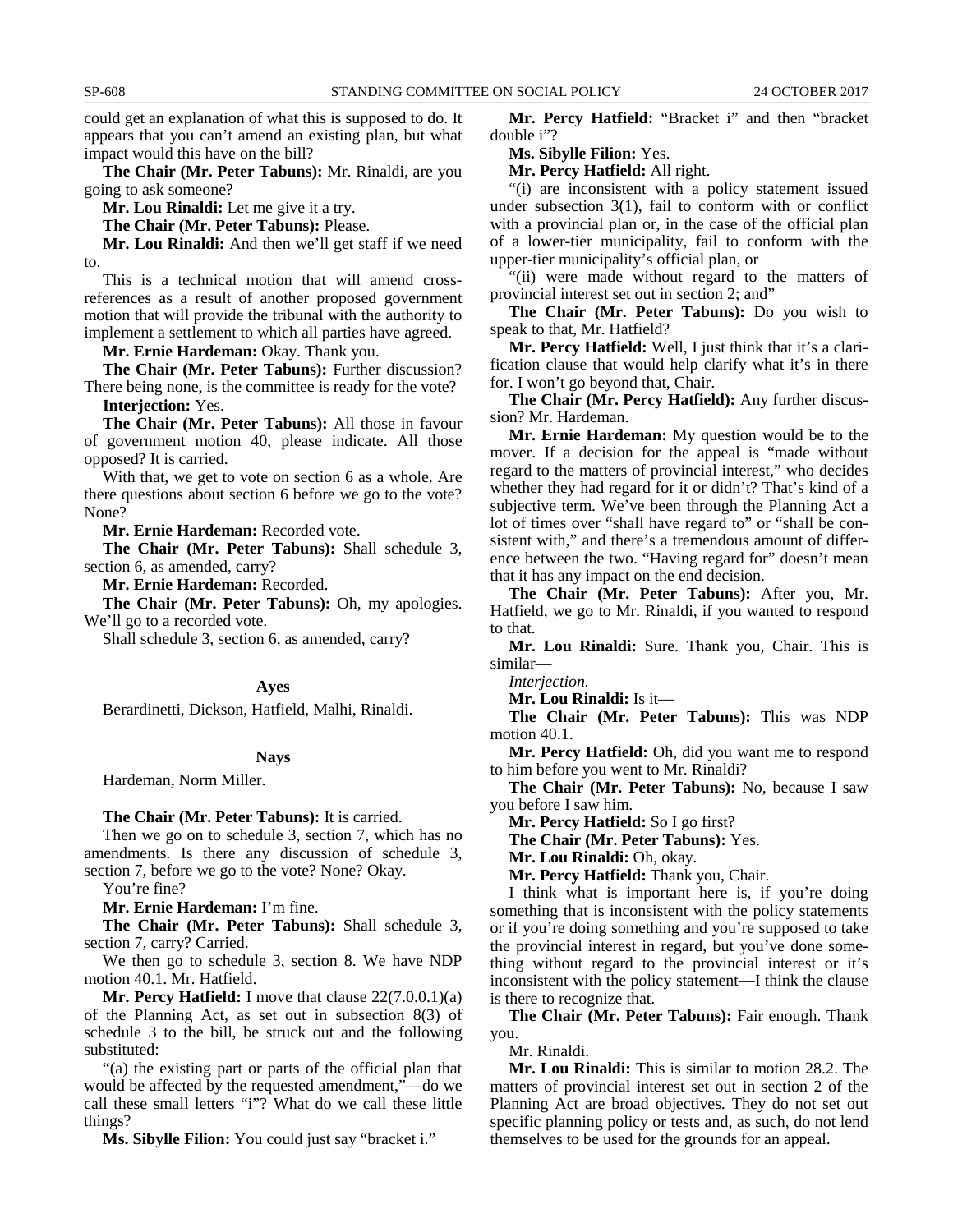Provincial policies and plans set out the province's detailed interest in land use planning. They build on matters identified in section 2 of the Planning Act. Municipalities' approval authorities and the tribunal need to ensure their decisions are consistent and conform to these more detailed policies and plans.

**The Chair (Mr. Peter Tabuns):** Further discussion on this motion? There being none, you're ready for the vote? All those in favour of NDP motion 40.1, please indicate. All those opposed, please indicate. It is lost.

We then go to government motion number 41. Ms. Malhi.<br>Ms.

**Ms. Harinder Malhi:** I move that clause  $22(7.0.0.1)$ (a) of the Planning Act, as set out in subsection 8(3) of schedule 3 to the bill, be struck out and the following substituted:

"(a) the existing part or parts of the official plan that would be affected by the requested amendment,

"(i) are inconsistent with a policy statement issued under subsection 3(1), fail to conform with or conflict with a provincial plan or, in the case of the official plan of a lower-tier municipality, fail to conform with the upper-tier municipality's official plan, or

"(ii) were made without regard to the matters of provincial interest set out in section 2; and" **1640**

**The Chair (Mr. Peter Tabuns):** Ms. Malhi, what we have before us does not seem to be number 41.

**Ms. Harinder Malhi:** Oh, sorry. That was me. Let me just get to the right one.

**The Chair (Mr. Peter Tabuns):** Number 41.

**Ms. Harinder Malhi:** I move that subsection 22(7.0.0.2) of the Planning Act, as set out in subsection 8(3) of schedule 3 to the bill, be amended by striking out "subsection  $(11.0.10)$  or subsection  $17(49.4)$ " at the end and substituting "subsection (11.0.12) or subsection  $17(49.6)$ ".

**The Chair (Mr. Peter Tabuns):** Thank you. Mr. Rinaldi.

**Mr. Lou Rinaldi:** This is another technical motion that would amend the cross-reference as a result of other proposed government motions that would provide the tribunal with the authority to implement a settlement to which all parties have agreed.

**The Chair (Mr. Peter Tabuns):** Any further discussion? Mr. Hardeman.

**Mr. Ernie Hardeman:** Just a question to the parliamentary assistant: This is reflected back to motion number 39—is this a change to motion 39 that we passed earlier, the long one, the well-read one?

**The Chair (Mr. Peter Tabuns):** Mr. Rinaldi.

**Mr. Lou Rinaldi:** I'm not sure. Is it? Yes, I believe it is. Mr. Hardeman, I believe it is.

**Mr. Ernie Hardeman:** Thank you very much.

**The Chair (Mr. Peter Tabuns):** Further discussion on this? There being none, we'll go to the vote on government motion 41. All those in favour of government motion 41, please indicate. All those opposed? It is carried.

We then go to PC motion number 42. Mr. Hardeman.

**Mr. Ernie Hardeman:** I move that subsection 8(4) of schedule 3 to the bill be struck out.

**The Chair (Mr. Peter Tabuns):** Discussion? Mr. Hardeman.

**Mr. Ernie Hardeman:** This amendment would shorten the planning process by returning this section to the 180 days instead of the 210. This amendment would mean that councils or planning boards have to adopt requested amendments within 180 days rather than the 210 before notice can be given to the hearing registrar under the Consolidated Hearings Act. This is one of a number of similar amendments we'll be making.

This subsection of the Planning Act allows an appeal if the council or planning board doesn't adopt the official plan amendment within the set number of days. Over the 13 years this government has been in office, they have lengthened the planning process over and over. While you can justify each one—that 30 days would give additional time for the process to work—all of those extensions add up. As the government has lengthened the process and added more red tape, Ontario has seen a growing housing crisis. We have 1% vacancy rates and over 171,000 families waiting on the social housing list. We need to take steps to shorten that process, and I think this just takes it back to the way it was. There was very little concern at the time as to how long it was, or that it needed more time, so I think we should shorten it down.

**The Chair (Mr. Peter Tabuns):** Mr. Rinaldi?

**Mr. Lou Rinaldi:** This motion is like motions 30, 33, 34, 35 and 36. This motion is contrary to the intent of the bill. It would mean shorter timelines, less public consultation and potentially more cases going to the tribunal.

**The Chair (Mr. Peter Tabuns):** Further discussion?

**Mr. Ernie Hardeman:** Recorded vote.

**The Chair (Mr. Peter Tabuns):** A recorded vote is requested.

#### **Ayes**

Hardeman, Norm Miller.

#### **Nays**

Berardinetti, Dickson, Malhi, McMeekin, Rinaldi.

**The Chair (Mr. Peter Tabuns):** The motion is lost. We go, then, to PC motion 43. Mr. Hardeman.

**Mr. Ernie Hardeman:** I move that subsection 8(7) of schedule 3 to the bill be amended by adding the following subsection:

"Same

" $(11.0.9.1)$  Subsection  $(11.0.9)$  applies only if the council of a municipality passes a motion that,

"(a) requests the opportunity to make a new decision in respect of the matter; and

"(b) indicates the municipality is prepared to make a new decision in respect of the matter."

**The Chair (Mr. Peter Tabuns):** Did you wish to speak to that?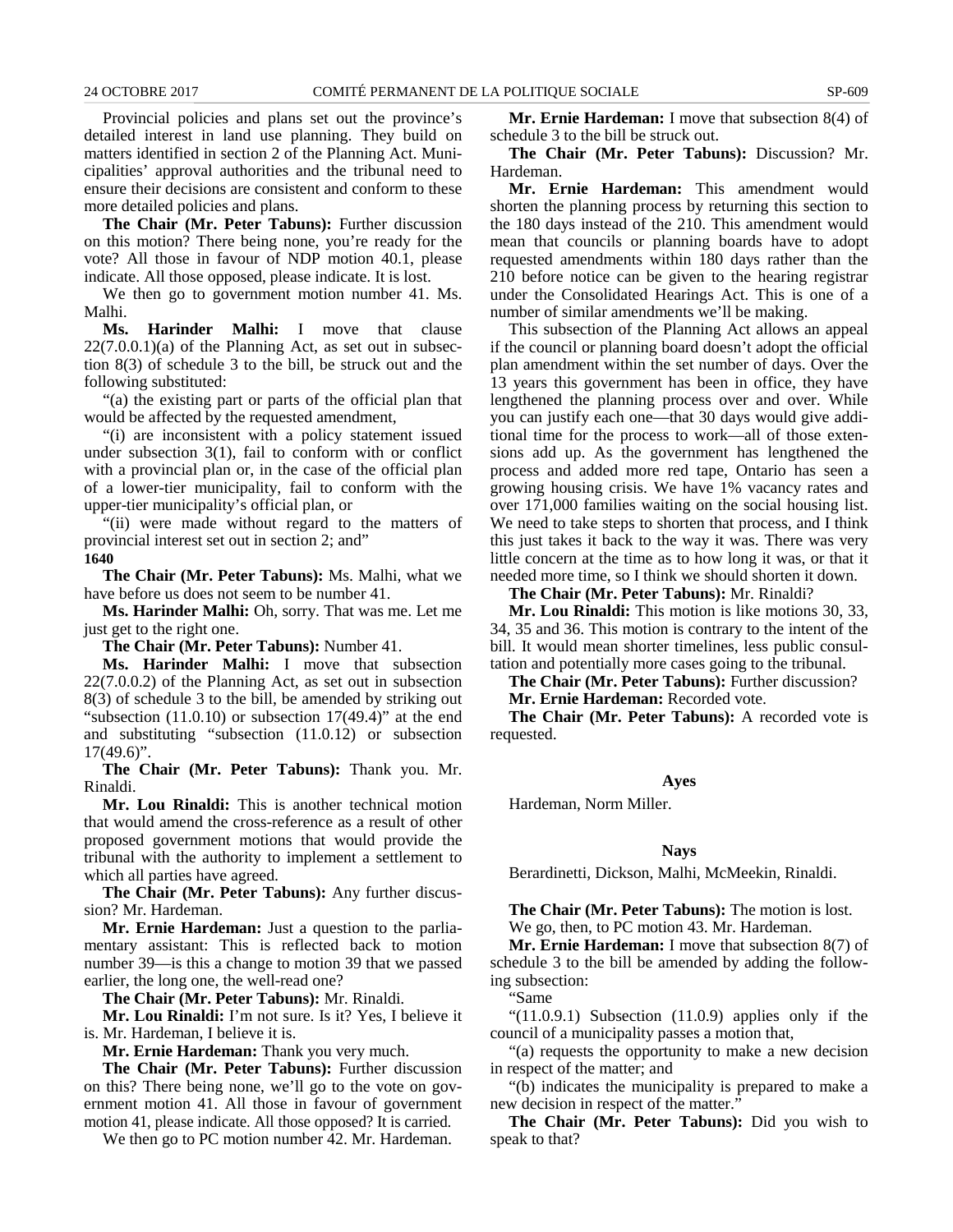**Mr. Ernie Hardeman:** Yes. If this appeal is put forward for the lack of decision, this would allow the tribunal to make that decision at the first hearing, unless the municipality passes a motion indicating that they are prepared to make a new decision and requesting the opportunity to do so. Before an appeal can be filed, the municipality has almost 200 days to make a decision. If, by the time the appeal hearing is actually scheduled, the municipality is still not ready to make a decision, referring it back to them is unlikely to resolve the issue. It will simply cause another delay. However, this still gives the municipalities the option to have the appeal referred back if they simply pass a motion indicating that they are ready and would like to make the decision. The planning process is already long; adding more delays is not beneficial.

Again, this is one of these amendments that, if the municipality is not prepared to make a decision, they send it to the board. If they're going to in all likelihood do exactly the same thing if it goes back for the second time, it would seem that it would benefit all parties if it didn't go back the second time and the tribunal just did what they were going to do the second time, if that's what the council wants them to do.

**The Chair (Mr. Peter Tabuns):** Mr. Rinaldi.

**Mr. Lou Rinaldi:** Again, I would say that this is like motion 37. This motion runs contrary to the intent of the bill. Bill 139 proposes to give a municipality the opportunity to address the shortcomings of their position while continuing to have the ability to address local matters in proposing a new decision.

**The Chair (Mr. Peter Tabuns):** Further discussion? There being none—

**Mr. Ernie Hardeman:** Recorded vote.

**The Chair (Mr. Peter Tabuns):** A recorded vote has been requested.

#### **Ayes**

Hardeman, Norm Miller.

#### **Nays**

Berardinetti, Dickson, Malhi, McMeekin, Rinaldi.

**The Chair (Mr. Peter Tabuns):** The motion is lost.

We go then to government motion number 44. Ms. Malhi.

**Ms. Harinder Malhi:** Can we dispense it?

**Mr. Percy Hatfield:** I want Mr. Rinaldi to do it.

**Mr. Lou Rinaldi:** You'll fall asleep.

**Mr. Ernie Hardeman:** No person should have to do two in a row.

**Mr. Lou Rinaldi:** She volunteered.

**The Chair (Mr. Peter Tabuns):** She's hardy. Please, proceed.

**Ms. Harinder Malhi:** I move that subsections  $22(11.0.8)$  to  $(11.0.13)$  of the Planning Act, as set out in subsection 8(7) of schedule 3 to the bill, be struck out and the following substituted:

"Powers of LPAT — appeals under subs. (7)

"(11.0.8) Subject to subsections  $(11.0.9)$  to  $(11.0.17)$ , after holding a hearing on an appeal under subsection (7), the tribunal shall dismiss the appeal.

"Notice re opportunity to make new decision

" $(11.0.9)$  Unless subsection  $(11.0.10)$  or  $(11.0.13)$ applies, on an appeal under subsection (7), the tribunal shall notify the clerk of the municipality or the secretarytreasurer of the planning board, as the case may be, that received the request for an official plan amendment that the municipality or planning board is being given an opportunity to make a new decision in respect of the matter, if the tribunal determines that,

"(a) the existing part or parts of the official plan that would be affected by the requested amendment are inconsistent with a policy statement issued under subsection 3(1), fail to conform with or conflict with a provincial plan or, in the case of the official plan of a lower-tier municipality, fail to conform with the upper-tier municipality's official plan; and

"(b) the requested amendment is consistent with policy statements issued under subsection 3(1), conforms with or does not conflict with provincial plans and, in the case of a requested amendment to the official plan of a lower-tier municipality, conforms with the upper-tier municipality's official plan.

"Revised amendment with consent of parties

 $(11.0.10)$  Unless subsection  $(11.0.16)$  applies, if a revised amendment is presented to the tribunal with the consent of all of the parties specified in subsection (11.0.19), the tribunal shall approve the revised amendment as an official plan amendment except for any part of it that is inconsistent with a policy statement issued under subsection 3(1), fails to conform with or conflicts with a provincial plan or, in the case of an amendment to the official plan of a lower-tier municipality, fails to conform with the upper-tier municipality's official plan.

"Same, notice to make new decision

" $(11.0.11)$  If subsection  $(11.0.10)$  applies and the tribunal determines that any part of the revised amendment is inconsistent with a policy statement issued under subsection 3(1), fails to conform with or conflicts with a provincial plan or, in the case of an amendment to the official plan of a lower-tier municipality, fails to conform with the upper-tier municipality's official plan, the tribunal shall notify the clerk of the municipality or the secretary-treasurer of the planning board, as the case may be, that received the request for an official plan amendment that the municipality or planning board is being given an opportunity to make a new decision in respect of the matter.

"Rules that apply if notice received

#### **1650**

"(11.0.12) If the clerk or secretary-treasurer has received notice under subsection (11.0.9) or (11.0.11), the following rules apply: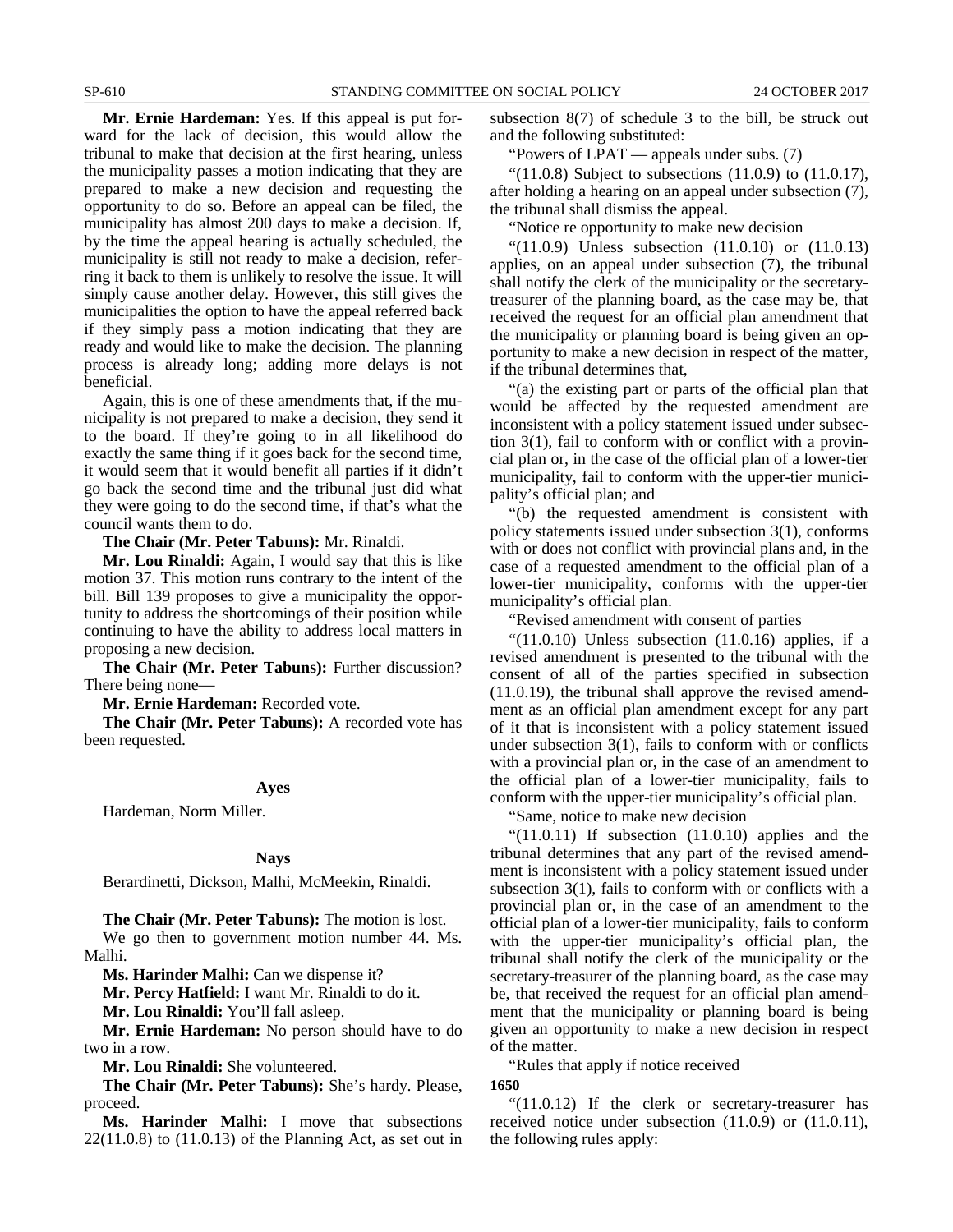"1. The council of the municipality or the planning board may prepare and adopt an amendment, subject to the following:

"i. Subsections  $17(16)$  and  $(17.1)$  do not apply.

"ii. If the amendment is not exempt from approval,

"A. the reference to 'within 210 days' in subsection 17(40) shall be read as 'within 90 days', and

"B. subsection 17(40.1) does not apply.

"2. The references to 'within 210 days after the day the request is received' in paragraphs 1 and 2 of subsection (7.0.2) shall be read as 'within 90 days after the day notice under subsection  $(11.0.9)$  or  $(11.0.11)$  was received'.

"Second appeal

 $(11.0.13)$  Subsections  $(11.0.14)$  to  $(11.0.16)$  apply with respect to an appeal under subsection  $(7)$  that concerns a request in respect of which the municipality or planning board was given an opportunity to make a new decision in accordance with subsection (11.0.12) or subsection 17(49.6).

"Same

"(11.0.14) In the case of an appeal brought in accordance with paragraph 1 or 2 of subsection (7.0.2), the tribunal may approve all or part of the requested amendment as an official plan amendment, make modifications to all or part of the requested amendment and approve all or part of the requested amendment as modified as an official plan amendment or refuse to approve all or part of the requested amendment.

"Same

" $(11.0.15)$  Unless subsection  $(11.0.16)$  applies, in the case of an appeal brought in accordance with paragraph 3 or 4 of subsection (7.0.2), the tribunal may approve all or part of a requested amendment as an official plan amendment, make modifications to all or part of the requested amendment and approve all or part of the requested amendment as modified as an official plan amendment or refuse to approve all or part of the requested amendment, if the tribunal determines that,

"(a) the existing part or parts of the official plan that would be affected by the requested amendment are inconsistent with a policy statement issued under subsection 3(1), fail to conform with or conflict with a provincial plan or, in the case of the official plan of a lower-tier municipality, fail to conform with the upper-tier municipality's official plan; and

"(b) the requested amendment is consistent with policy statements issued under subsection 3(1), conforms with or does not conflict with provincial plans and, in the case of a requested amendment to the official plan of a lower-tier municipality, conforms with the upper-tier municipality's official plan.

"Same, revised amendment with consent of parties

"(11.0.16) If, on an appeal brought in accordance with paragraph 3 or 4 of subsection (7.0.2), a revised amendment is presented to the tribunal with the consent of all of the parties specified in subsection (11.0.19), the tribunal shall approve the revised amendment as an official plan amendment except for any part of it that is inconsistent

with a policy statement issued under subsection 3(1), fails to conform with or conflicts with a provincial plan or, in the case of an amendment to the official plan of a lower-tier municipality, fails to conform with the uppertier municipality's official plan.

"Same

" $(11.0.17)$  If subsection  $(11.0.16)$  applies and the tribunal determines that any part of the revised amendment is inconsistent with a policy statement issued under subsection 3(1), fails to conform with or conflicts with a provincial plan or, in the case of an amendment to the official plan of a lower-tier municipality, fails to conform with the upper-tier municipality's official plan, the tribunal may make modifications to that part of the revised amendment and approve it as modified as part of an official plan amendment or refuse to approve all or part of that part of the revised amendment.

"Coming into effect

"(11.0.18) If the tribunal approves all or part of a revised amendment as an official plan amendment or part of an official plan amendment under subsection (11.0.10) or (11.0.16), the amendment or part of the amendment that is approved comes into effect as an official plan amendment or part of an official plan amendment on the day after the day the amendment or part of the amendment was approved.

"Specified parties

" $(11.0.19)$  For the purposes of subsection  $(11.0.10)$ and (11.0.16), the specified parties are:

"1. The municipality or planning board that received the request for an official plan amendment.

"2. The appropriate approval authority, if the approval authority is a party.

"3. The minister, if the minister is a party.

"4. The person or public body that requested an amendment to the official plan."

**Mr. Lou Rinaldi:** Wow.

**Ms. Harinder Malhi:** We're almost there. We're done.

*Interjection.*

**Ms. Harinder Malhi:** Now what did I do wrong, Percy? We're done.

**The Chair (Mr. Peter Tabuns):** You're done. Mr. Hatfield.

**Mr. Percy Hatfield:** Chair, I have an amendment.

**The Chair (Mr. Peter Tabuns):** Please proceed.

**Mr. Percy Hatfield:** I move that subsection 22(11.0.12) of the Planning Act, as set out in motion 44, be amended by striking out "90 days" wherever it appears and substituting in each case "120 days".

**The Chair (Mr. Peter Tabuns):** Thank you, Mr. Hatfield.

Members of the committee, copies of the motion will be circulated to you. We'll have a five-minute recess.

*The committee recessed from 1655 to 1700.*

**The Chair (Mr. Peter Tabuns):** Members of the committee, we're back in session. Everyone has a copy of Mr. Hatfield's motion 44.0.1.

Mr. Hatfield, did you want to address this?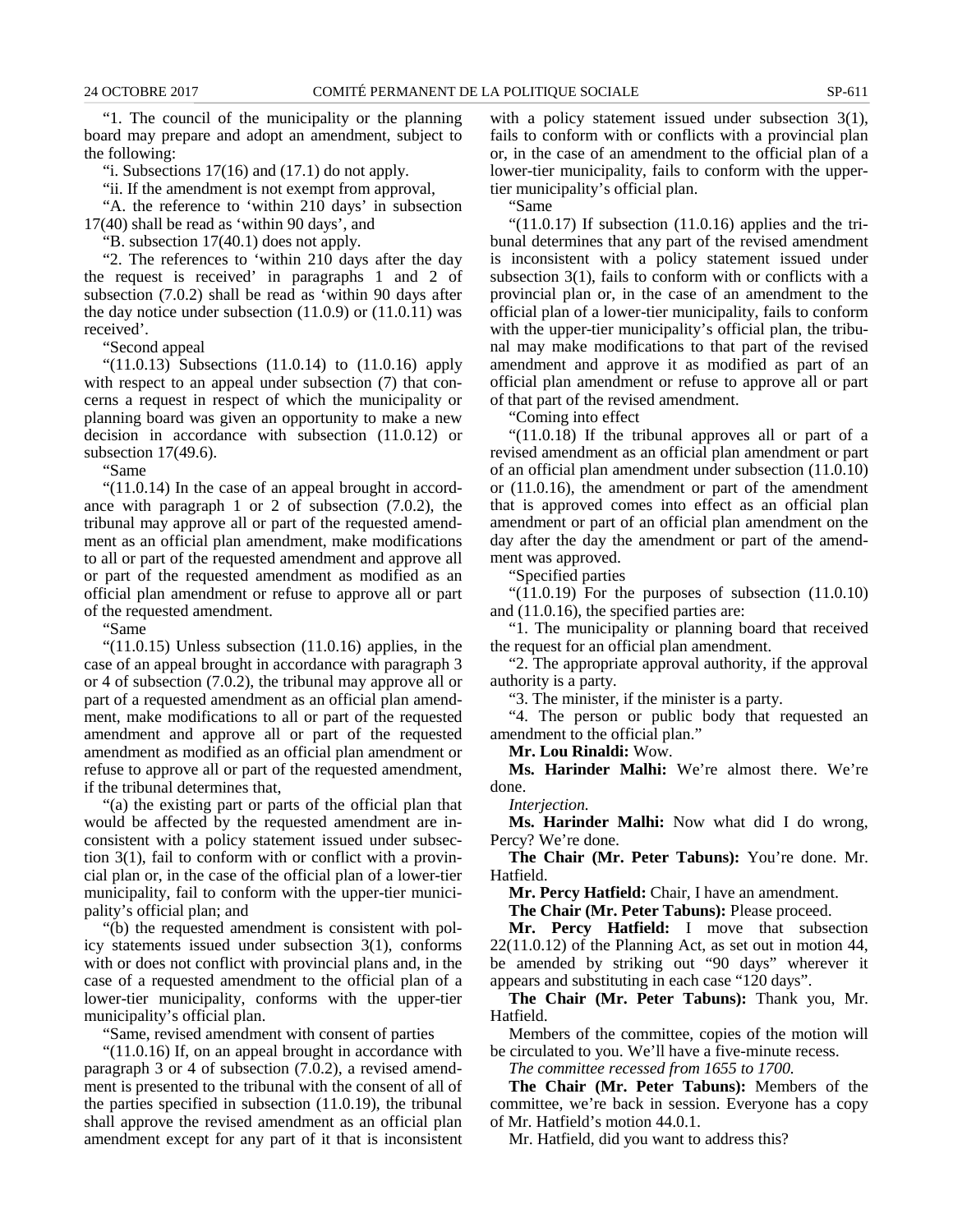**Mr. Percy Hatfield:** Very briefly, Chair. I believe it was the Association of Municipalities of Ontario that had suggested this is something that they would like to see in here, and that's why it's here.

**The Chair (Mr. Peter Tabuns):** Thank you. Further discussion? There being none, people are ready to vote on this amendment to the motion?

**Mr. Ernie Hardeman:** This is the amendment?

**The Chair (Mr. Peter Tabuns):** Yes. All those in favour of NDP motion 44.0.1, please indicate.

Well done, sir.

All those opposed?

Well done, members of the committee. It's clear it is lost.

We go back to the main motion, government motion 44. Mr. Rinaldi, did you want to speak to this?

**Mr. Lou Rinaldi:** Chair, this is basically the same as motion 39, so I'm not going to repeat all the things I said then. We had some clarification from staff as well. So I will encourage members to support it.

**The Chair (Mr. Peter Tabuns):** Is there anyone else who wants to speak to this?

Mr. Hardeman.

**Mr. Ernie Hardeman:** Yes. I think this is a similar motion to number 39. I would just like to ask for clarification on what the difference is, and what it is we're actually trying to do. When you read it without the context of the whole plan, it's hard to figure out. It appears that the tribunal can approve a plan, or a part of a plan, but if part of it is in conflict—if somebody sends in the application to change that part of the local plan that is conflict with the official plan, then it could be approved. Would that be done to avoid a second hearing, or is this going to help facilitate it? At which point is that happening?

**The Chair (Mr. Peter Tabuns):** Mr. Rinaldi?

**Mr. Lou Rinaldi:** Sure. What this motion does, in a broad sense—it's the ability to approve a settlement if it's unanimously approved by all parties. It's technical in nature. It's not a return to the de novo hearings. It's really somewhat of a technical. Once all parties approve, then it gives the agency the authority to approve it. Once again, it's to avoid the return of the de novo hearings.

**The Chair (Mr. Peter Tabuns):** Thank you, Mr. Rinaldi. Mr. Hardeman?

**Mr. Ernie Hardeman:** I want just a little bit more clarification. At what point does the information to make that decision by the board—at what point does that information get to the tribunal? The appeal goes in to the tribunal, and the tribunal says, "This conflicts," and they send it back. If they don't say that it conflicts, they approve the decision.

At what point would they decide, "Why don't we ask them if they want to present more information or change their plan, so we don't need another hearing if we actually approve this application?"

**The Chair (Mr. Peter Tabuns):** Mr. Rinaldi.

**Mr. Lou Rinaldi:** My understanding is that in order for them to approve it, all parties have to agree to it. Obviously, if not all parties agree to it, then in the first go-round, they won't approve it and they'll send it back. That's in general terms.

**The Chair (Mr. Peter Tabuns):** Any further discussion? I see no further discussion. People are ready to vote on government motion 44?

**Mr. Ernie Hardeman:** Recorded.

**The Chair (Mr. Peter Tabuns):** A recorded vote has been requested. All those in favour of government motion 44, please indicate.

#### **Ayes**

Berardinetti, Dickson, Hardeman, Malhi, McMeekin, Norm Miller, Rinaldi.

**Nays**

Hatfield.

**The Chair (Mr. Peter Tabuns):** It is carried.

Mr. Hatfield, you had a motion, 44.1, but with the passage of the government motion, I think you would have difficulties.

**Mr. Percy Hatfield:** I realize that, Chair. In the interest of currying favour with the majority government—I would hope that I get something passed later today—I shall withdraw 44.1.

**The Chair (Mr. Peter Tabuns):** We'll go on, then, to NDP motion 44.2, but you may have a similar problem here.

**Mr. Percy Hatfield:** I'm still trying to curry favour and look for votes down the road. I'll withdraw that one as well.

**The Chair (Mr. Peter Tabuns):** That is withdrawn.

We'll go to government motion number 45. Ms. Malhi.

**Ms. Harinder Malhi:** I move that paragraph 1 of subsection 22(11.3) of the Planning Act, as set out in subsection 8(9) of schedule 3 to the bill, be amended by striking out "Subsections (11.0.8) to (11.0.13)" at the beginning and substituting "Subsections (11.0.8) to  $(11.0.19)$ ".

**The Chair (Mr. Peter Tabuns):** Any discussion? Mr. Rinaldi.

**Mr. Lou Rinaldi:** This is similar to a previous motion. It's a technical motion that will amend a crossreference as a result of another proposed government motion that would provide the tribunal with the authority to implement a settlement to which all parties have agreed.

**The Chair (Mr. Peter Tabuns):** Further discussion? Mr. Hardeman.

**Mr. Ernie Hardeman:** This subsection says that the second hearing provisions do not apply if the minister has provided notice that a matter of provincial interest is affected by the amendment. How did we get to the fact that there's an application that goes in and the only reasons that you can appeal is based on whether they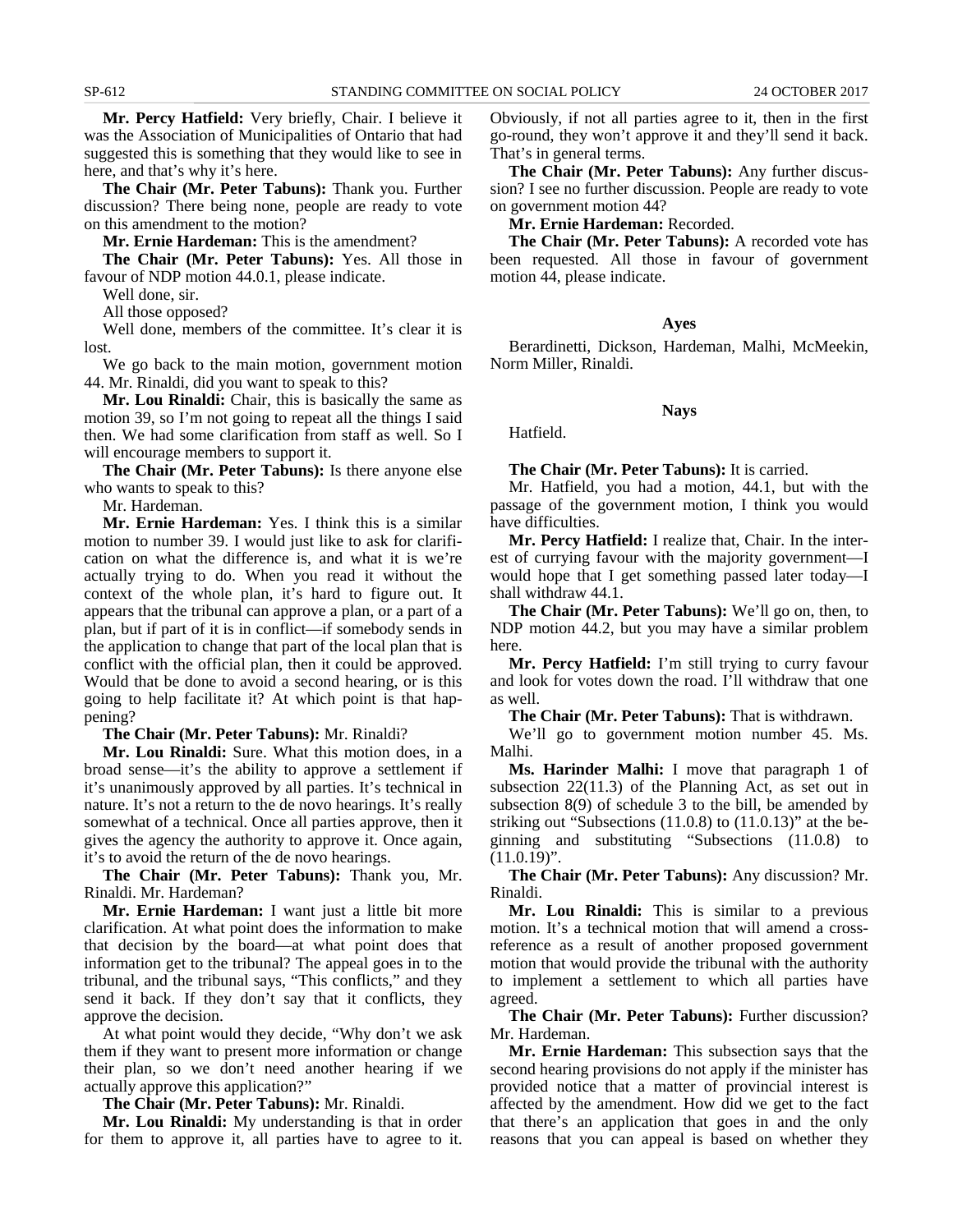apply to the official plan or government interests? And then, why do we have a section, that the minister can say it has the interest—so it doesn't go to the hearing?

**The Chair (Mr. Peter Tabuns):** Thank you, Mr. Hardeman.

**Mr. Lou Rinaldi:** I'm going to ask staff to help us out.

**The Chair (Mr. Peter Tabuns):** Mr. Rinaldi, you're asking staff to come forward?

**Mr. Lou Rinaldi:** Please.

**The Chair (Mr. Peter Tabuns):** Welcome back, sir. Again, please introduce yourself.

**Mr. Peter Matheson-Young:** My name is Peter Matheson-Young. I'm counsel with the ministry.

That's correct—paragraph 1 of subsection 22(11.3) would provide that certain subsections within section 22 would not apply, and they're the ones that the committee just dealt with, dealing with some of the tribunal's authority on an appeal. Paragraph 2, however, would provide for what the tribunal would do when there's an appeal.

So the combined effect of that, together with paragraph 3, which says the tribunal's decision isn't final until it goes to the Lieutenant Governor in Council, would mean that you'd basically short-circuit the process and go directly to more like the hearing today on the merits, in order that the matter could then go to the Lieutenant Governor in Council for the final decision where the minister had given the notice.

**Mr. Ernie Hardeman:** This allows for an appeal to be turned down by the minister before it goes to the tribunal?

**Mr. Peter Matheson-Young:** No. The minister gives notice to the tribunal that a matter of provincial interest may be adversely affected. The tribunal still has a hearing, but there's no potential for a second hearing. It just goes immediately to the end state, the hearing on the merits that would exist today. Following that hearing, assuming it is held, the matter would go to the Lieutenant Governor in Council for a final decision to confirm, vary or rescind the tribunal's decision.

**The Chair (Mr. Peter Tabuns):** Mr. Hatfield, you had a question?

**Mr. Percy Hatfield:** Yes, I do.

I could be wrong, but my understanding of the current terms—if the minister wants to interject and say, "This is a matter of provincial interest," he or she has to do that prior to an OMB hearing?

**Mr. Peter Matheson-Young:** That's correct.

**Mr. Percy Hatfield:** And if that notice is given, the hearing isn't held. And then what happens?

**Mr. Peter Matheson-Young:** The current provisions provide that notice needs to be given at least 30 days prior to the hearing. It does not mean, though, that the hearing is not held. It may be the case that the notice changes considerations for the parties, and so things may change, and it may be the case that there's a settlement or parties withdraw their appeals.

But there's nothing in the Planning Act that says when a notice is made that the hearing is not held. In fact, the act provides for the hearing still to be held. It's just that the decision of the tribunal is not final. It needs to go to the LGIC in order to be made final. **1710**

**The Chair (Mr. Peter Tabuns):** No further questions? Thank you very much.

Any further discussion? There being none, we're ready for the vote?

**Mr. Ernie Hardeman:** Recorded.

**The Chair (Mr. Peter Tabuns):** A recorded vote has been requested.

#### **Ayes**

Berardinetti, Dickson, Hardeman, Hatfield, Malhi, McMeekin, Norm Miller, Rinaldi.

#### **The Chair (Mr. Peter Tabuns):** It is carried.

We now go to vote on section 8, as amended. Any questions before we go to the vote?

#### **Mr. Ernie Hardeman:** Recorded vote.

**The Chair (Mr. Peter Tabuns):** A recorded vote has been requested. All those in favour of adoption of schedule 3, section 8, as amended, please indicate.

#### **Ayes**

Berardinetti, Dickson, Hatfield, Malhi, McMeekin, Rinaldi.

#### **Nays**

Hardeman, Norm Miller.

#### **The Chair (Mr. Peter Tabuns):** It is carried.

We now go to schedule 3, section 9. There are no amendments. Before we go to the vote, are there any questions about section 9? There are none. Ready for the vote? Shall schedule 3, section 9, carry? Carried.

We then go on to section 10 and we have PC motion 46. Mr. Hardeman.

**Mr. Ernie Hardeman:** I move that subsection 34(11.0.0.0.1) of the Planning Act, as set out in subsection 10(1) of schedule 3 to the bill, be amended by striking out "210 days" and substituting "180 days".

**The Chair (Mr. Peter Tabuns):** Did you want to speak to that, Mr. Hardeman?

**Mr. Ernie Hardeman:** Yes. This amendment would mean that appeals can only be filed if the application is refused or the council fails to make a decision on it within 180 days after the receipt by the clerk of the application. It would make the timeline match with other proposed timelines for the bill: 180 days instead of 210.

Again, it's for the same reasons that I mentioned in a number of other instances: to try to find a more efficient and time-effective use in the process. If we're not going to make a decision, it would seem 180 days is quite a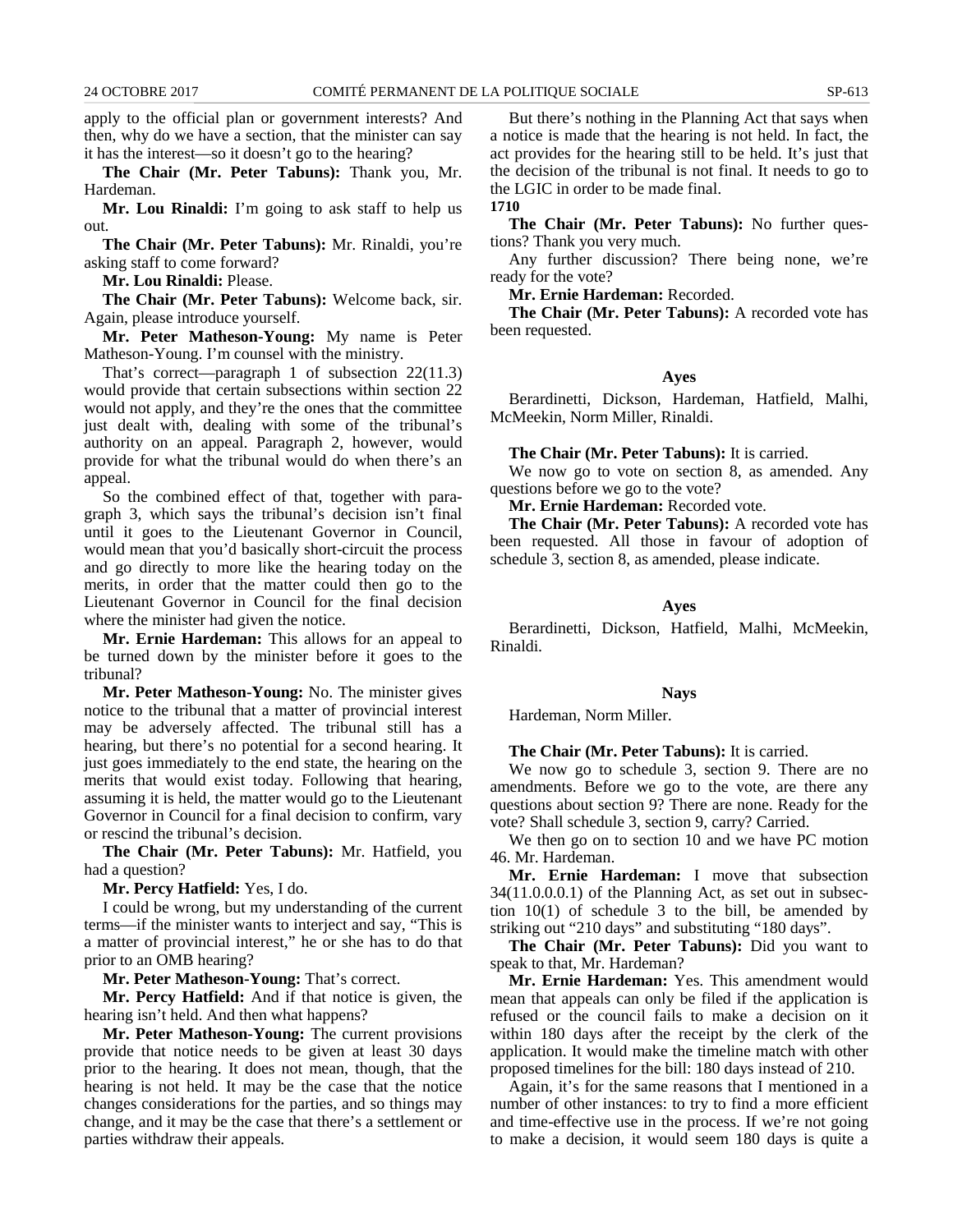while to be looking at it. That should be long enough, rather than 210.

**The Chair (Mr. Peter Tabuns):** Thank you, Mr. Hardeman. Mr. Rinaldi.

**Mr. Lou Rinaldi:** My comments are similar to the other motion of the same type. This is against the intent of the bill, of course. We want to make sure there is adequate time for feedback from consultation and for negotiations. This will potentially help avoid appeals, so we propose voting against it.

**The Chair (Mr. Peter Tabuns):** Any further discussion? There being none, you're ready for the vote? A recorded vote is requested.

#### **Ayes**

Hardeman, Norm Miller.

#### **Nays**

Berardinetti, Dickson, Hatfield, Malhi, McMeekin, Rinaldi.

**The Chair (Mr. Peter Tabuns):** The motion is lost. We go to NDP motion 46.1. Mr. Hatfield.

**Mr. Percy Hatfield:** I move that clause  $34(11.0.0.0.2)$ (a) of the Planning Act, as set out in subsection 10(1) of schedule 3 to the bill, be struck out and the following substituted:

"(a) the existing part or parts of the bylaw that would be affected by the amendment that is the subject of the application,

"(i) are inconsistent with a policy statement issued under subsection 3(1), fail to conform with or conflict with a provincial plan or, in the case of the official plan of a lower-tier municipality, fail to conform with the upper-tier municipality's official plan, or

"(ii) were made without regard to the matters of provincial interest set out in section 2; and"

**The Chair (Mr. Peter Tabuns):** Any discussion?

**Mr. Percy Hatfield:** Sir, this is self-explanatory.

**The Chair (Mr. Peter Tabuns):** Fine. Any others? There being none, you're ready for the vote? All those in favour of NDP motion 46.1, please indicate. All those opposed? The motion is lost.

NDP motion 46.2, Mr. Hatfield.

**Mr. Percy Hatfield:** I move that subsection 34(19.0.1) of the Planning Act, as set out in subsection 10(5) of schedule 3 to the bill, be struck out and the following substituted:

"Basis for appeal

"(19.0.1) An appeal under subsection (19) may only be made on the basis that the bylaw,

"(a) was made without regard to the matters of provincial interest set out in section 2; or

"(b) is inconsistent with a policy statement issued under subsection 3(1), fails to conform with or conflicts with a provincial plan or, in the case of the official plan of a lower-tier municipality, fails to conform with the upper-tier municipality's official plan."

**The Chair (Mr. Peter Tabuns):** Discussion? Mr. Hatfield?

**Mr. Percy Hatfield:** Self-explanatory, sir.

**The Chair (Mr. Peter Tabuns):** Any other discussion? There being none, we'll go to the vote. All those in favour of NDP motion 46.2, please indicate. All those opposed, please indicate. This motion is lost.

We go on to NDP motion 46.3. Mr. Hatfield.

**Mr. Percy Hatfield:** Going for a third time lucky, Chair.

I move that section 10 of schedule 3 to the bill be amended by adding the following subsection:

"(7.1) Section 34 of the act is amended by adding the following subsection:

"'No appeal re landfill site

 $\sqrt{(19.9)}$  Despite subsection (19), there is no appeal in respect of the parts of a bylaw that do not allow a new landfill site or the expansion of a landfill site.""

**The Chair (Mr. Peter Tabuns):** Any discussion?

**Mr. Percy Hatfield:** No, I'll leave that for the others at this moment.

**The Chair (Mr. Peter Tabuns):** Okay. Mr. Hardeman?

**Mr. Ernie Hardeman:** We will be supporting the amendment. There can be no appeal in respect of the parts of a bylaw that do not allow new landfill sites to expand. We support this as it will assist in giving communities a say in whether or not a landfill is located in their municipality; however, we have a similar amendment coming in section 51 that we think is more effective in achieving this.

In his committee presentation, Mayor Comiskey said that municipalities don't have a role in the landfill decision-making process other than as a bystander. They are not asked whether they approve of the projects, where they should be, or how they should operate, yet they can have a permanent scar on the face of communities. Mayor Comiskey said that municipalities should have the power to choose and to say yes or no. And for those that say yes, it will give them the ability to negotiate agreements with private waste companies that suit the municipality's needs, or to say no and move in a different direction. Communities should not be left on the sidelines on issues such as this that have significant impacts on their quality of life.

Mr. Chair, although we do have another one coming up that we think makes a better motion, I will be supporting this one too.

**The Chair (Mr. Peter Tabuns):** Mr. Hatfield and Mr. Rinaldi. Mr. Hatfield first.

**Mr. Percy Hatfield:** Yes, the mayor was here. I don't know if the staff in the audience have the response that the minister said he would deliver to the committee when asked about the suggestion that a municipality has the divine right to accept—we were talking about casinos, about repository sites for nuclear waste or a landfill site. The mayor was saying that the municipality should have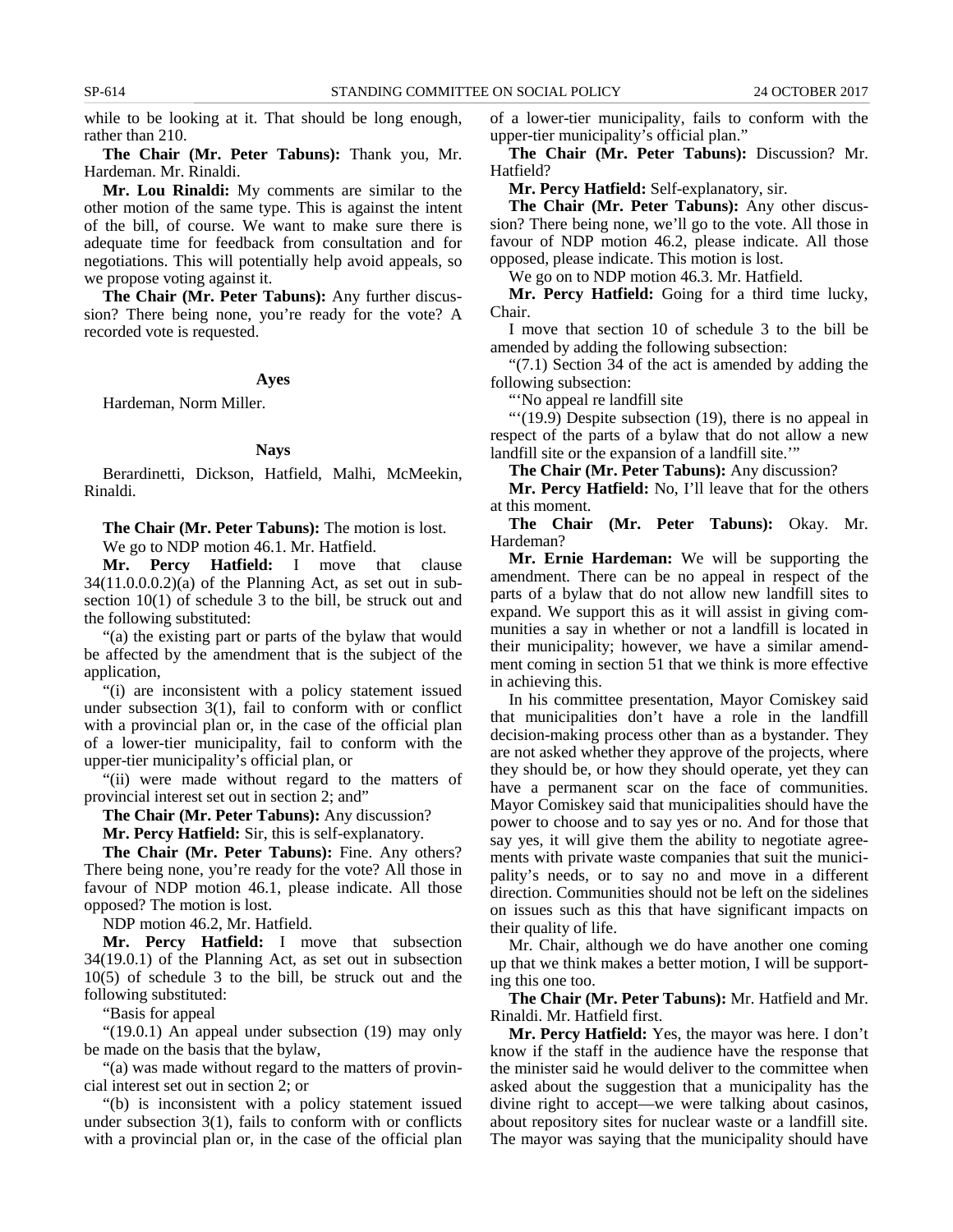the ability to say aye or nay. When we asked the minister at the time, he turned to the audience—the staff people in his ministry—and he said, "We will get back to you on that." I'm hoping that this is the right time to get back to us on that, that there is somebody out there—we took the minister at his word that he would have a response for the committee. I would hope that response is available before we go further.

#### **The Chair (Mr. Peter Tabuns):** Mr. Rinaldi.

**Mr. Lou Rinaldi:** Chair, I don't have the response. Maybe it is available; I don't have it. But I think one of the things is—and I had the opportunity to speak off-line with the proponent, His Worship, the mayor of Ingersoll. I would say that certainly that's not something that came up, in the consultation process, from AMO or any of the municipalities. I would say that, with this particular bill, inserting such a motion without further acknowledgement of AMO or other municipalities I don't think would be appropriate, although, outside of this particular legislation, maybe it's a discussion we need to have. That was my discussion I had with His Worship, the mayor of Ingersoll. He certainly understood.

#### **1720**

The other piece I would add: When it comes to regulatory processes for a waste disposal site, it's primarily controlled by environmental legislation. Any changes with respect to that regulation of landfills will require extensive study and, as I said a minute ago, proper consultation.

**The Chair (Mr. Peter Tabuns):** Mr. Hatfield.

**Mr. Percy Hatfield:** I'd just express my disappointment that we don't have that response from the minister. I would hope, before the hearings conclude, that we do have something in writing, unless the minister wants to come back and deliver it in person.

**The Chair (Mr. Peter Tabuns):** Further discussion of this matter? Mr. Hardeman.

**Mr. Ernie Hardeman:** I just want to point out that I find, let's say, passing strange, the comments from the parliamentary assistant. When our good mayor from Ingersoll was here, and the minister was here at the same time—that was the hearing he was speaking at—everyone seemed to agree. As Mr. Hatfield pointed out, the ministry even agreed to look into it and get back to us with information. But everybody seemed to agree that the suggestion had merit. Now the parliamentary assistant says, "But this is not the place to do it. This is a bill about appeals and planning appeals and setting official plans and deciding where everything is going. We wouldn't want to include landfill in that process."

It just doesn't make any sense. The planning process was, shall we say, usurped when the government dealt with casinos. All of a sudden, before anyone could build a casino in a municipality, it had to be a willing host. With atomic energy—the mayor mentioned it to us—the nuclear energy plants and the storing of nuclear waste have to have local approval.

All of a sudden, we're doing a bill on approvals. The question that needs to be made for a landfill site in a community is, in fairness, unless we pass a motion like this, going to be referred to a tribunal of some kind. I think natural justice says that they have a right to be heard. This bill is removing the present place where that would be heard, which is the Ontario Municipal Board.

It would seem to me that this would be the perfect place to have the discussion about whether the bylaw to limit the ability of putting a landfill in a community should be appealable to the tribunal or should not be appealable. That's really what this section says: that that should not be appealable. If a municipality makes that decision, it's not appealable to the tribunal.

I don't know how we could decide that this was not the appropriate place to do it.

#### **The Chair (Mr. Peter Tabuns):** I have Mr. Rinaldi.

**Mr. Lou Rinaldi:** Sure. I would say that although I can't speak on behalf of the minister, if I recall the comments specifically of the minister, it was something that one would look into—and I would agree with that portion. I think some of the rationale that I gave you today was after the discussion that the ministry and the minister looked into. Some of the rationale that I've brought forward today—I think it was the intent of the minister on the day of the questioning—obviously, it was kind of a curveball thrown at him about this particular issue, because I can tell you, I took part in a number of consultations and this is not something that was ever brought up before.

**The Chair (Mr. Peter Tabuns):** Ms. Forster.

**Ms. Cindy Forster:** This is interesting, because certainly I have experienced this in my past life, where municipalities turned over their ownership of their landfill sites to the regional municipality. In my region, for example, where we probably had five landfill sites—one in Grimsby, one in Welland—one in Welland that actually had 50 years left on it when the region took the landfill site over—one in Niagara Falls, one in Fort Erie and, I think, one in Port Colborne. At the end of the day, they filled up the Niagara Falls, Fort Erie and Port Colborne sites.

The Grimsby landfill site was never allowed to have waste from any other municipality. That was part of their deal with the regional municipality when they signed on to the region taking over their landfill site.

In my city, they have proposed lifts to that landfill site. If people are in opposition to having a landfill site expansion done, where would they end up being able to go to oppose having lifts in their area? If they can't appeal through this process, then where would they go? Would they have to go to the courts? Can anyone answer that question for me?

**The Chair (Mr. Peter Tabuns):** I'll see if someone will answer that question for you. Do you have anything further to say?

**Ms. Cindy Forster:** No.

**The Chair (Mr. Peter Tabuns):** Then I have Mr. Hatfield, and I have Mr. McMeekin. Mr. Hardeman, you wanted to speak as well?

**Mr. Percy Hatfield:** I guess I'm somewhat troubled by this, because when the mayor was here from Ingersoll,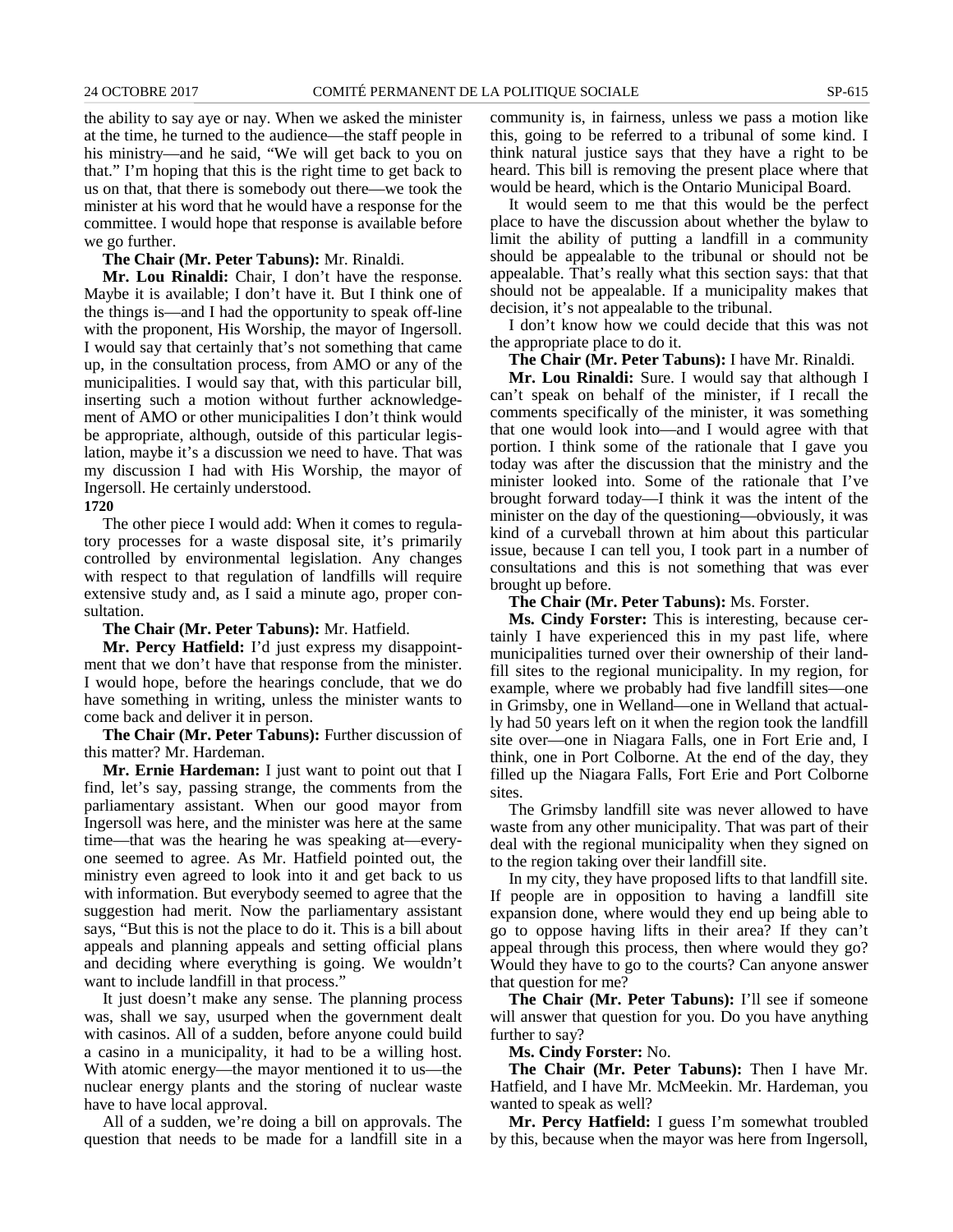Mayor Comiskey, he indicated that in his community, there's an understanding that the city of Toronto, or the greater Toronto area, is in need of a new landfill, and the word in his community is that it could very well end up in his community. He just didn't think that his community wanted to be the host site of another landfill for Toronto. His argument was that in rural Ontario, the rural people are looking after their own waste, and he thought that the municipality of the greater Toronto area should be looking after its own waste.

I'm somewhat concerned, because I think we can all accept in principle—Mr. Rinaldi comes from a rural riding, and there are one or two other members of your caucus who come from rural ridings, but for the most part, you're Toronto-centric—I think that's a fair observation—greater Toronto-centric. So there's almost like a conflict here in the sense that the greater caucus of the Liberal Party represents urban areas.

We heard from a rural mayor: "We don't want your garbage, and we want this act changed so that we don't have to take your garbage, unless"—and he said there will be willing host communities in the rural areas that will take it. He just didn't want it in his, or in his region. He spoke on behalf of that area, I believe, and said, "We don't want it."

It's the same with the nuclear waste sites. Some communities are actively lobbying for it, and some aren't. Some communities want casinos, and some don't. That's fair. You should have that right, that ability, to negotiate or to make a decision.

The member from Oxford knows the mayor very well. The member from Oxford knows his area very well. He says that we need something in here to protect areas such as his against Big Brother, if you will, or Big Sister from Queen's Park coming in and saying, "Sorry, pal, you're going to take the landfill. Like it or lump it."

I think this is a perfect opportunity for your caucus to show rural Ontario that we do respect rural Ontario—and we'll put that in there because we know there will be other parts of the province that would like to make a few dollars by accepting to be the host municipality for municipal waste. I think he was actually talking about industrial, commercial and whatever waste—ICI, I think.

I hope, before the hearing concludes, that we hear from the minister. The minister said he'd get back to us on it, on whether this is the most appropriate, or whether there's a commitment at some point in the near future to put it in writing somewhere at Queen's Park that the mayor of Ingersoll raised a good point, and legislation will be forthcoming to protect communities such as his that need protection if they don't want something from another municipality. I just leave it at that.

#### **1730**

### **The Chair (Mr. Peter Tabuns):** I have Mr. McMeekin.

**Mr. Ted McMeekin:** This is a difficult one. There are two sides, in many cases, to a story. My fear—the other side of the coin—is that this opens the door to municipalities potentially not accepting responsibility to handle their own waste, and they pass a bylaw just saying, "We're not going to have any more landfill here." Then we've got a dilemma here. It's not straight up.

I've been mayor of a rural municipality and fearful of—in fact, we got gobbled up—Mr. Hardeman knows something about that because he was somewhat involved in it—through the amalgamation process. I wish there had been an appeal mechanism there.

**Mr. Lou Rinaldi:** Consultation.

**Mr. Ted McMeekin:** Consultation.

That's another chapter of the book I'm going to write someday. I can't write it now because I don't have enough liability insurance.

Mr. Chairman, you would know that there are some maybe who don't equitably share the obligation to handle their own waste, so to come down on one side and to say you're not going to allow an appeal there I think is difficult. My hunch is, this having been raised and the minister having allegedly made the comment—I must have been out of the room when he did that. Notwithstanding, I'm sure it's an accurate representation. Maybe this is something that the parliamentary assistant can recommend be considered from a regulatory stream rather than having to choose here. Perhaps in your response to me—I'm not suggesting that is the case, but that was my fear.

**The Chair (Mr. Peter Tabuns):** I have Mr. Hardeman.

**Mr. Ernie Hardeman:** Before I start, I just want to point out, in an article in the Sentinel Review—that's the local paper in Woodstock—on April 25, 2015: "If Toronto went looking for another landfill, we'd be looking for willing hosts. We're not about to just go and purchase this land and stick a landfill site somewhere where we wouldn't be welcomed." That was Derek Angove. He's director of processing and resource management, I believe—it doesn't say here, but I believe he's the director in Toronto.

What was more interesting about that—in February 2016, there was an article by Brian Donlevy, who was the individual who was here with the mayor of Ingersoll when the mayor made the presentation. For the record, I do want to point out that the landfill site that he was referring to is not in Ingersoll; it is in Zorra township, which also is not a willing host. It is very close to Ingersoll. The mayor's real problem is that they have no say at all in the process because they are not the host municipality, even though the host municipality doesn't want it either. So they are now, I believe, working together.

In that article that Brian Donlevy wrote: "Municipal Affairs Minister Ted McMeekin says if the GTA wants to send their garbage west, they better make sure the west wants it." He went on to say that if Toronto wants to do business with regard to waste disposal, it better be with a willing host."

Agriculture minister Jeff Leal endorsed McMeekin's comments by reiterating that "before any decisions would be made, you have to have a willing host, no question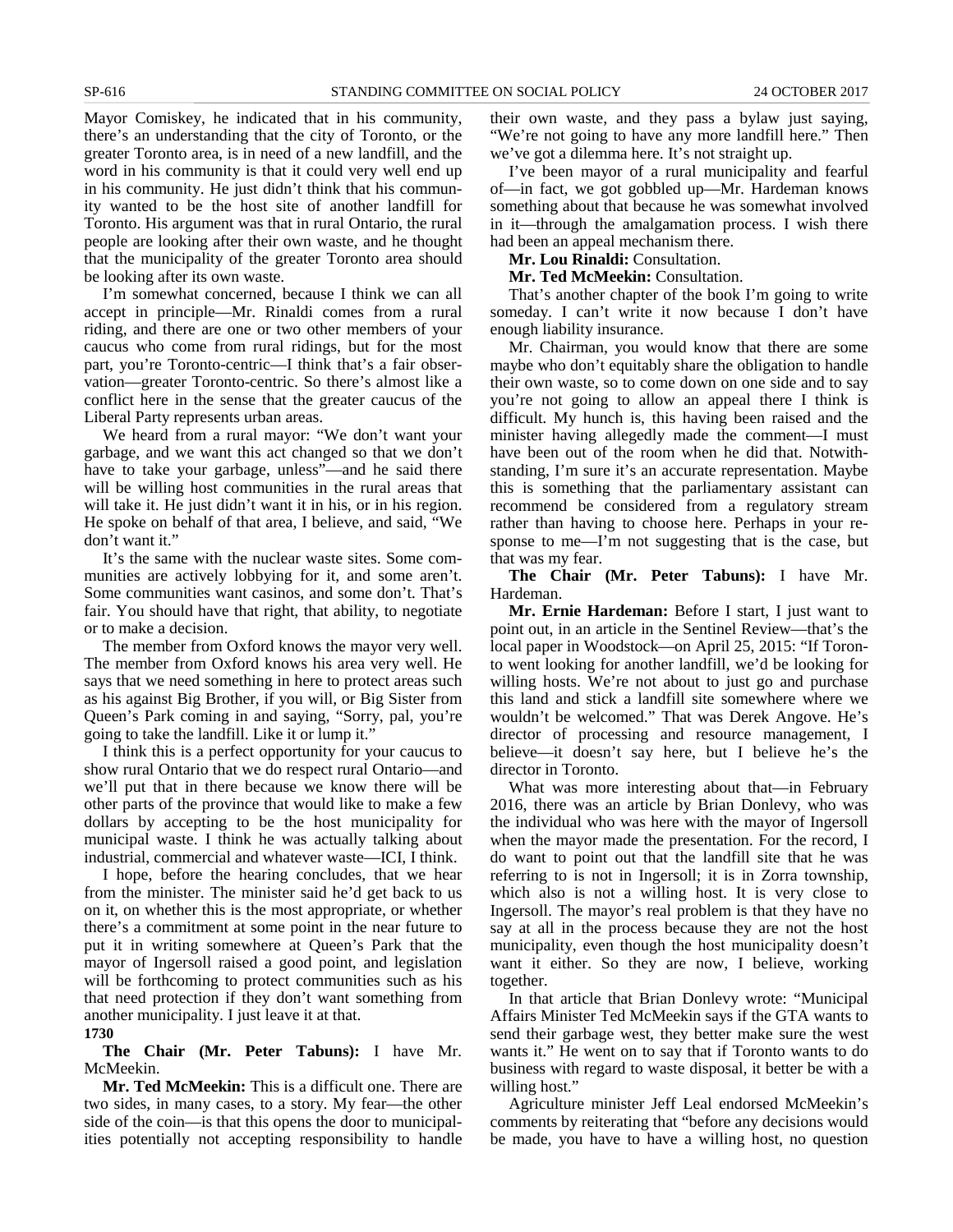about that. I just want to emphasize what Minister McMeekin said on this topic.'

"Two provincial cabinet ministers say that if Toronto and York region want to ship their garbage"—this is from an article of February 26, 2016. "Two provincial cabinet ministers say that if Toronto and York region want to ship their garbage to Oxford, they better make sure Oxford county wants it.

"Both the Toronto and York region strategic plans say the next step for disposal of their waste is in Oxford county.

"Municipal affairs minister Ted McMeekin says if the GTA wants to send their garbage west, they better make sure the west wants it."

I can tell you, the west doesn't want it.

"It is absolutely incumbent, if they want to avail themselves of doing waste disposal with another municipality, the other municipality needs to be a willing host, and you only get to be a willing host if you are talking to them.'

"McMeekin's opinion is shared by Jeff Leal, the Minister of Agriculture, Food and Rural Affairs, who said, 'I will reiterate what Minister McMeekin said on this topic, before any decisions would be made, you have to have a willing host, no question about that. I just want to emphasize what Minister McMeekin said on this topic.'

"When told of Leal's and McMeekin's comments, Zorra mayor Margaret Lupton was emphatic in her township's opposition to trash coming. 'There is no way that we would ever be a willing host for someone else's garbage.'

"Lupton and everyone else in the county is waiting to see if the Ministry of the Environment approves the terms of reference for the proposed landfill which would go into an old Carmeuse quarry in Centreville."

Now that is pretty explicit as to what Mr. McMeekin, who is now on this committee, and the present Minister of Agriculture felt at the time about this proposal—not hedging on, "Well, we'll have to see. There are two sides to the story." It was pretty clear: If they want to bring garbage there, they have to have a willing host.

I find it hard to believe that he could sit here today and suggest that this is not the right time to put an amendment in that if a municipality passes a bylaw that they are not a willing host—and that it would not be appropriate to put it in this bill. I think there is no better time and no better piece of legislation to deal with that, because this is all about appeals to municipal bylaws and how they should be dealt with. To me, this is a perfect place.

The minister seemed quite receptive to looking into it. We have the former minister sitting here at committee. Mr. Leal, I'm sure, hasn't changed his mind. I'm sure he knew what he was talking about because he, in his wisdom, was supporting Mr. McMeekin's position.

I just can't see why the government at this point, when this is the only opportunity to get it into legislation—to even suggest that somehow we should look at doing it with a private member's bill, I know that's double-speak for saying it will never happen. Because we all know what happens, if the government is not in favour of it which they have the opportunity to show here whether they are or whether they are not—we know that the government would have to call it back for third reading if this was in a private member's bill. That's just not an option in this case.

The option to solve the problem that the mayor brought here was to pass this amendment so that a bylaw—you can make the assumption that they can come up with such a deal that the municipality would become a willing host. I find that hard to believe. But if the municipality passes a bylaw that they don't want waste from outside of their municipality coming in, they don't have to take it and that bylaw is not appealable.

The other thing that I just want to point out: Mr. McMeekin suggested that there were two sides to the story, because sometimes one municipality does and one doesn't—for our own waste. This is not about our own waste. In Oxford, we have enough room for waste for the foreseeable future. It's my backyard, so I know about that.

But the truth is that this is strictly for waste from elsewhere, and we believe that if the municipalities get to decide where the Tim Hortons goes then they should also get to decide if and where a landfill site goes.

**The Chair (Mr. Peter Tabuns):** Mr. McMeekin.

**Mr. Ted McMeekin:** There's no contradiction in my previously articulated position. I just want to make that clear.

We're talking about more than just Oxford county. This is a big province, and there are some municipalities we know that don't want to handle their own waste. They could pass a bylaw saying that, and the citizens who want to see the municipality handle their own waste wouldn't have any right to appeal—that's bizarre, I would say.

As for the whole business of consultation and the whole issue of being a willing host, in a previous lifetime, I felt very strongly about that when a previous government inflicted amalgamation on a community that was not a willing host.

**The Chair (Mr. Peter Tabuns):** Further discussion? Mr. Hatfield, then Mr. Hardeman.

**Mr. Percy Hatfield:** Good point, Mr. McMeekin.

I also come from a part of the province where being a willing host, for example, to windmills has been an issue, and the Liberal government saw fit to strip the property rights of homeowners and municipalities to impose its will on—

*Interjections.*

**1740**

**Mr. Percy Hatfield:** —imposition of windmills on the territory. Some people were willing hosts. Some wanted them; some didn't.

I think in this case—and I commend Mr. McMeekin as a former minister who, when he said those things, took into account rural Ontario. But I believe that the current regime, the current government—the current ministers, cabinet, the Premier—haven't shown enough respect for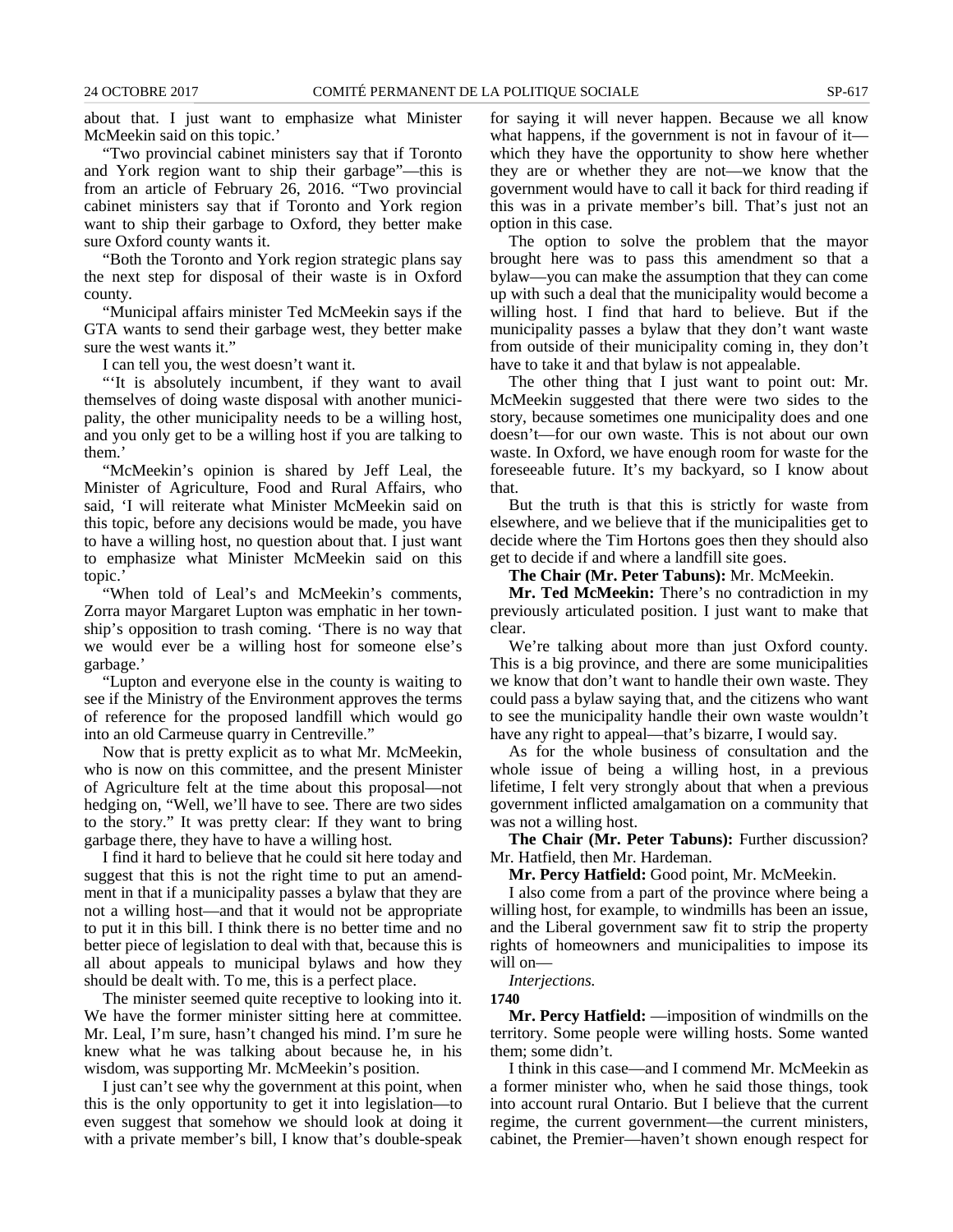rural Ontario. Here's a perfect time and place for that to change and for the government members, the majority members, to say, "You know what? We thought it was a good idea to take back and consider and bring back to the committee last week, and we still think it's a good idea for consideration," and make a commitment that, before these hearings conclude, they will come back to us with some kind of a statement that recognizes the value of rural Ontario and the value of municipalities in rural Ontario making up their own minds about being a willing host.

As I said before, if you respect their intelligence and ability to decide whether they want a casino or whether they want to host nuclear waste, surely you can give them the same opportunity to make that decision for themselves on whether they should be a willing host for somebody else's industrial or commercial or residential waste.

**The Chair (Mr. Peter Tabuns):** Thank you. I have Mr. Hardeman.

**Mr. Ernie Hardeman:** Yes. Thank you very much, Mr. Chair. I just want to make a comment. Mr. McMeekin suggested that somehow the comments that I read into the record were made on a different basis than what we're talking about here because it was for province-wide and so forth. I just want to suggest—

**Mr. Ted McMeekin:** That's not what I said.

*Interjections.*

**The Chair (Mr. Peter Tabuns):** Please. Mr. Hardeman has the floor.

**Mr. Ernie Hardeman:** I just want to suggest that the comments that were made weren't to any specific site. It was on the generalities of a landfill site, and that's what—this motion does exactly that. This is not necessarily just dealing with the ability of one being put in Oxford. This motion says that if a municipality wants to have one or not have one, they can decide with their zoning and that is not appealable. So it cannot be forced or foisted upon a municipality that doesn't want it, but anyone that wants one can work out any deal they like to facilitate that. I really don't think his argument holds up much, unless he has changed his mind on the principle of having a willing host for a landfill site.

**The Chair (Mr. Peter Tabuns):** Mr. McMeekin?

**Mr. Ted McMeekin:** Well, my comment on the waste and willing host stands—but also my comment about being a willing host in terms of forced amalgamation. We heard a lot of rhetoric from the previous government and Mr. Hardeman, in particular, who was appointed as a special review person about self-determination. When push came to shove, there was very little self-determination. To this day, that's why you have a lot of trouble politically in that part of the world. I don't mind reminding you of that. You played a key role in denying my community that. I've forgiven you for it, and I've moved on, but—

*Interjections.*

**The Chair (Mr. Peter Tabuns):** Mr. McMeekin has the floor.

**Mr. Ted McMeekin:** I've forgiven you for it and I've moved on from it, but, you know, John F. Kennedy said, "Always forgive your enemies, but never forget to write down their names." Thank you.

**The Chair (Mr. Peter Tabuns):** Any further speakers on this matter?

**Mr. Percy Hatfield:** I've got to just take names first. *Laughter.*

**Mr. James J. Bradley:** Finally, some life in this committee—I'm seeing some life.

**The Chair (Mr. Peter Tabuns):** Thanks, Mr. Bradley.

There being no further discussion on the matter, we're ready for the vote.

**Interjection:** Recorded vote.

**The Chair (Mr. Peter Tabuns):** A recorded vote has been requested. All those in favour of NDP motion 46.3, please indicate.

### **Ayes**

Hardeman, Hatfield, Norm Miller.

### **Nays**

Berardinetti, Dickson, Malhi, McMeekin, Rinaldi.

**The Chair (Mr. Peter Tabuns):** The motion is lost. We go to NDP motion 46.4. Mr. Hatfield.

**Mr. Percy Hatfield:** Thank you, Chair. It's much along the same vein, I guess.

I move that section 10 of schedule 3 to the bill be amended by adding the following subsection:

"(7.2) Section 34 of the act is amended by adding the following subsection:

"No appeal re casino"

"'(19.10) Despite subsection (19), there is no appeal in respect of the parts of a bylaw that do not allow a new casino or the expansion of a casino.'"

**The Chair (Mr. Peter Tabuns):** Did you wish to speak to that?

**Mr. Percy Hatfield:** No, I think it's almost like "dispense," Speaker.

**The Chair (Mr. Peter Tabuns):** All right. Anyone else? Any other member of the committee who would like to speak to this? There being none, you're ready for the vote?

*Interjections.*

**The Chair (Mr. Peter Tabuns):** Okay. We're going to go to the vote, then. All those in favour of NDP motion 46.4, please indicate. All those opposed, please indicate. The motion is lost.

We go to NDP motion 46.5. Mr. Hatfield.

**Mr. Percy Hatfield:** Maybe I'll get lucky on the third try, Chair. It's pretty well the same.

I move that section 10 of schedule 3 to the bill be amended by adding the following subsection:

"(7.3) Section 34 of the act is amended by adding the following subsection: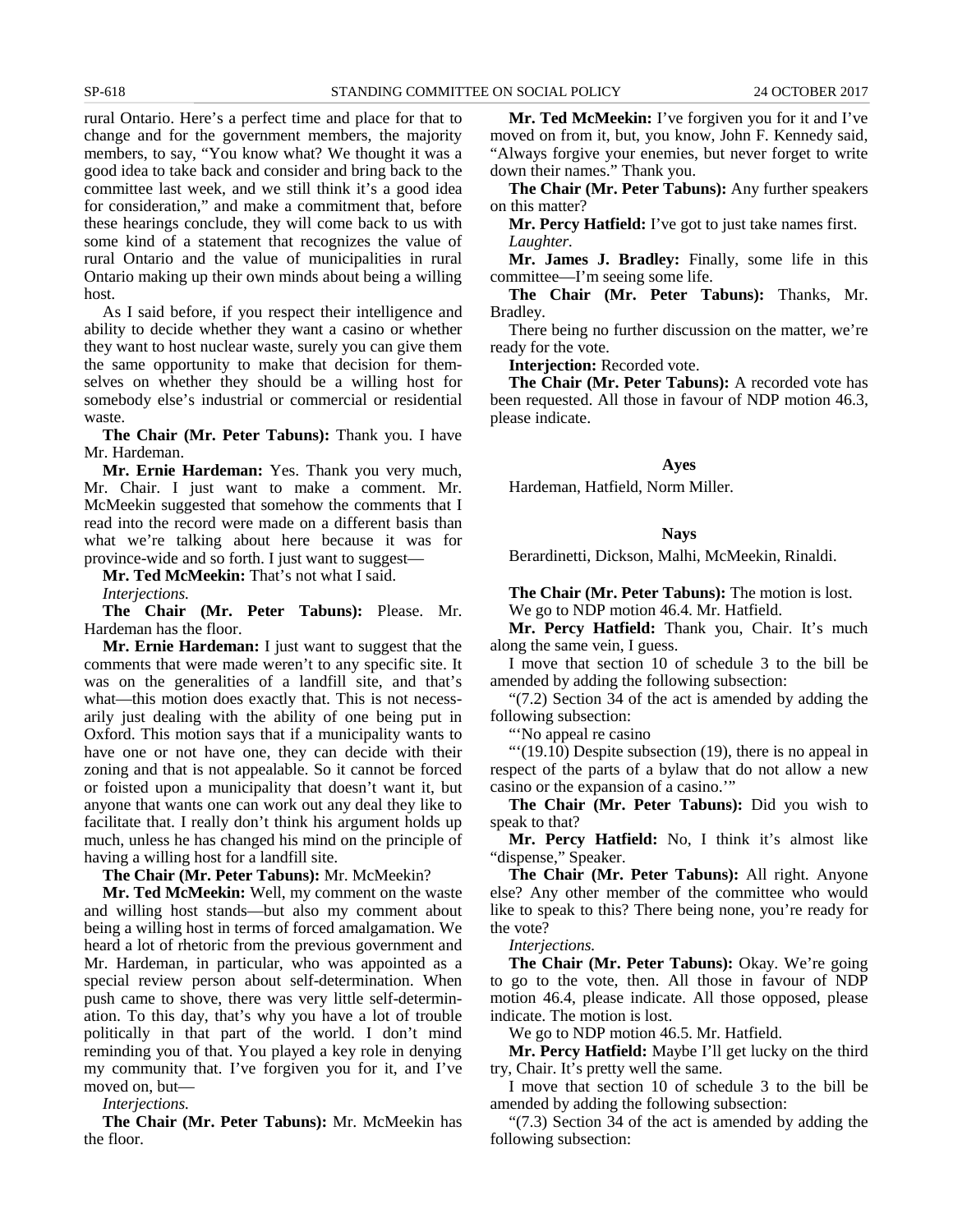"'No appeal re incinerator site

 $\lq(19.11)$  Despite subsection (19), there is no appeal in respect of the parts of a bylaw that do not allow a new incinerator site or the expansion of an incinerator site.'"

**The Chair (Mr. Peter Tabuns):** Did you wish to speak to that?

**Mr. Percy Hatfield:** I do, but in the interest of time— I know it wouldn't do a lot of good at this point.

**The Chair (Mr. Peter Tabuns):** Okay. Any others who want to speak to this? There being none, we'll go to the vote. All those in favour of NDP motion 46.5, please indicate. All those opposed, please indicate. The motion is lost.

We go, then, to government motion number 47.

**Ms. Harinder Malhi:** Get ready for it.

**The Chair (Mr. Peter Tabuns):** Ms. Malhi.

**Ms. Harinder Malhi:** Okay, let's do this.

I move that subsection 10(14) of schedule 3 to the bill be struck out and the following substituted:

"(14) Subsection 34(26) of the act is repealed and the following substituted:

"'Powers of LPAT

" $(26)$  Subject to subsections  $(26.1)$  to  $(26.10)$  and (26.13), after holding a hearing on an appeal under subsection (11) or (19), the tribunal shall dismiss the appeal.

"'Notice re opportunity to make new decision—appeal under subs. (11)

" $(26.1)$  Unless subsection  $(26.3)$ ,  $(26.6)$ ,  $(26.7)$  or (26.9) applies, on an appeal under subsection (11), the tribunal shall notify the clerk of the municipality that it is being given an opportunity to make a new decision in respect of the matter, if the tribunal determines that,

"'(a) the existing part or parts of the bylaw that would be affected by the amendment that is the subject of the application are inconsistent with a policy statement issued under subsection 3(1), fail to conform with or conflict with a provincial plan or fail to conform with an applicable official plan; and

"'(b) the amendment that is the subject of the application is consistent with policy statements issued under subsection 3(1), conforms with or does not conflict with provincial plans and conforms with applicable official plans.

"'Same—appeal under subs. (19)

"'(26.2) Unless subsection (26.3), (26.8) or (26.9) applies, if, on an appeal under subsection (19), the tribunal determines that a part of the bylaw to which the notice of appeal relates is inconsistent with a policy statement issued under subsection 3(1), fails to conform with or conflicts with a provincial plan or fails to conform with an applicable official plan,

"'(a) the tribunal shall repeal that part of the bylaw; and

"'(b) the tribunal shall notify the clerk of the municipality that it is being given an opportunity to make a new decision in respect of the matter.

"'Powers of LPAT—draft bylaw with consent of parties

 $\lq(26.3)$  Unless subsection (26.9) applies, if a draft bylaw is presented to the tribunal with the consent of all of the parties specified in subsection (26.11), the tribunal shall approve the draft bylaw except for any part of it that is inconsistent with a policy statement issued under subsection 3(1), fails to conform with or conflicts with a provincial plan or fails to conform with an applicable official plan.

"'Notice to make new decision

"'(26.4) If subsection (26.3) applies and the tribunal determines that any part of the draft bylaw is inconsistent with a policy statement issued under subsection 3(1), fails to conform with or conflicts with a provincial plan or fails to conform with an applicable official plan, the tribunal shall notify the clerk of the municipality that it is being given an opportunity to make a new decision in respect of the matter.

"'Rules that apply if notice received

"'(26.5) If the clerk has received notice under subsection  $(26.1)$ , clause  $(26.2)(b)$  or subsection  $(26.4)$ , the following rules apply:

"'1. The council of the municipality may prepare and pass another bylaw in accordance with this section, except that clause (12)(b) does not apply.

"'2. The reference to "within 150 days after the receipt by the clerk of the application" in subsection (11) shall be read as "within 90 days after the day notice under subsection  $(26.1)$ , clause  $(26.2)(b)$  or subsection  $(26.4)$ was received".

"'Second appeal, subs. (11)—failure to make decision

"'(26.6) On an appeal under subsection (11) that concerns the failure to make a decision on an application in respect of which the municipality was given an opportunity to make a new decision in accordance with subsection (26.5), the tribunal may amend the bylaw in such manner as the tribunal may determine or direct the council of the municipality to amend the bylaw in accordance with the tribunal's order.

"'Second appeal, subs. (11)—refusal

"'(26.7) Unless subsection (26.9) applies, on an appeal under subsection (11) that concerns the refusal of an application in respect of which the municipality was given an opportunity to make a new decision in accordance with subsection (26.5), the tribunal may amend the bylaw in such manner as the tribunal may determine or direct the council of the municipality to amend the bylaw in accordance with the tribunal's order if the tribunal determines that,

"'(a) the existing part or parts of the bylaw that would be affected by the amendment that is the subject of the application are inconsistent with a policy statement issued under subsection 3(1), fail to conform with or conflict with a provincial plan or fail to conform with an applicable official plan; and

"'(b) the amendment that is the subject of the application is consistent with policy statements issued under subsection 3(1), conforms with or does not conflict with provincial plans and conforms with all applicable official plans.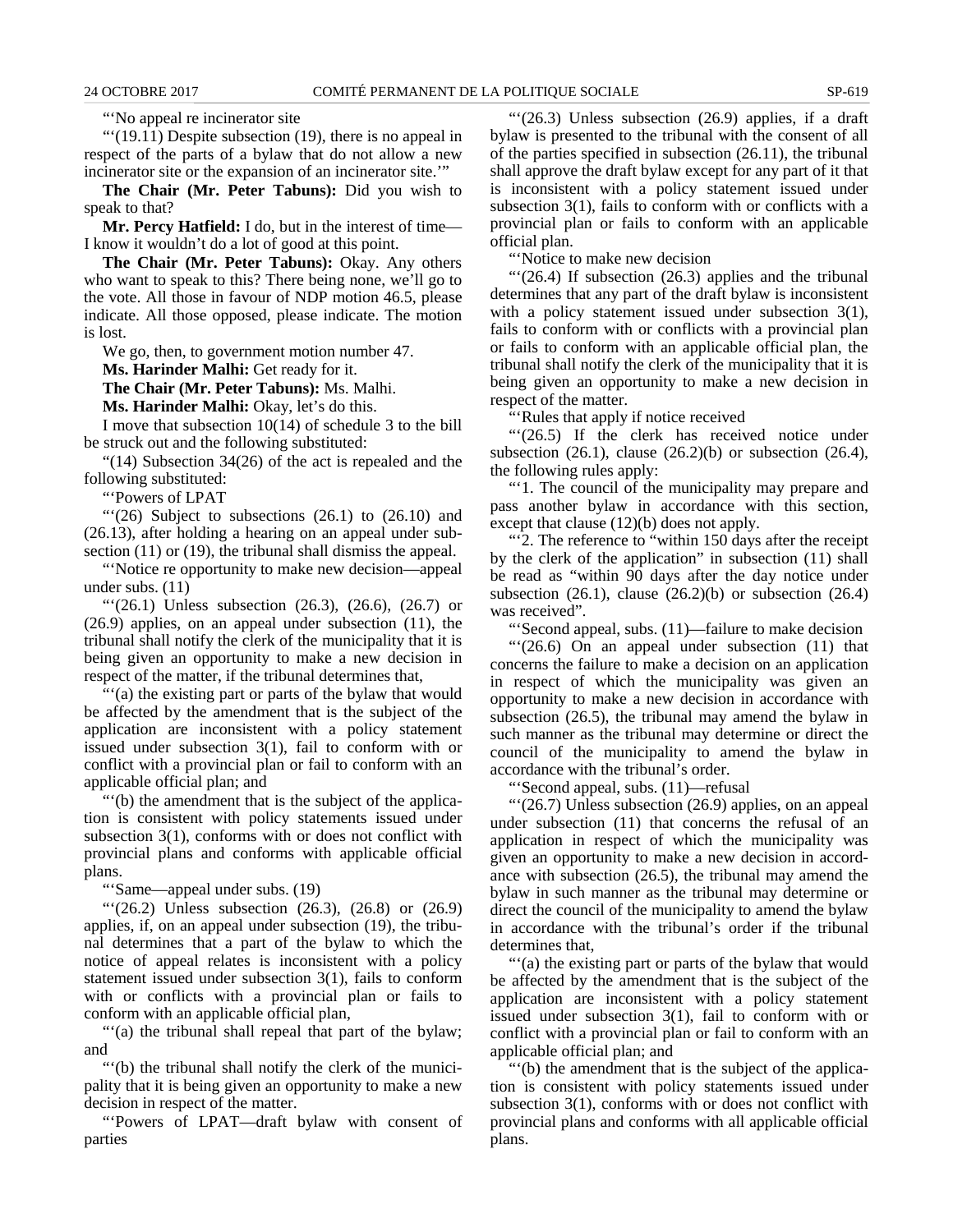#### "'Second appeal—subs. (19)

"'(26.8) Unless subsection (26.9) applies, on an appeal under subsection (19) that concerns a new decision that the municipality was given an opportunity to make in accordance with subsection (26.5), the tribunal may repeal the bylaw in whole or in part or amend the bylaw in such manner as the tribunal may determine or direct the council of the municipality to repeal the bylaw in whole or in part or to amend the bylaw in accordance with the tribunal's order, if the tribunal determines that the decision is inconsistent with policy statements issued under subsection  $3(1)$ , fails to conform with or conflicts with provincial plans or fails to conform with an applicable official plan.

"'Draft bylaw with consent of the parties

"'(26.9) If, on an appeal referred to in subsection (26.7) or (26.8), a draft bylaw is presented to the tribunal with the consent of all of the parties specified in subsection (26.11), the tribunal shall approve the draft bylaw as a zoning bylaw except for any part of it that is inconsistent with a policy statement issued under subsection 3(1), fails to conform with or conflicts with a provincial plan or fails to conform with an applicable official plan.

"'Same

"'(26.10) If subsection (26.9) applies and the tribunal determines that any part of the draft bylaw is inconsistent with a policy statement issued under subsection 3(1), fails to conform with or conflicts with a provincial plan or fails to conform with an applicable official plan, the tribunal may refuse to amend the zoning bylaw or amend the zoning bylaw in such manner as the tribunal may determine or direct the council of the municipality to amend the zoning bylaw in accordance with the tribunal's order.

"'Specified parties

 $\cdot\cdot\cdot(26.11)$  For the purposes of subsection (26.3) and (26.9), the specified parties are:

"'1. The municipality.

"'2. The minister, if the minister is a party.

"'3. If applicable, the applicant.

"'4. If applicable, all appellants of the decision which was the subject of the appeal.

"'Effect on original bylaw

" $(26.12)$  If subsection  $(26.3)$  or  $(26.9)$  applies in the case of an appeal under subsection (19), the bylaw that was the subject of the notice of appeal shall be deemed to have been repealed.

"Non-application of s. 24(4)

"'(26.13) An appeal under subsection (11) shall not be dismissed on the basis that the bylaw is deemed to be in conformity with an official plan under subsection  $24(4)$ ."

Done.

**The Chair (Mr. Peter Tabuns):** Thank you. Well done.

**Ms. Harinder Malhi:** I wanted to be done. I was not reading that again another day.

**The Chair (Mr. Peter Tabuns):** Colleagues, there's a vote

**Mr. Percy Hatfield:** Just before we break, let me go on record saying that we'll have an amendment to that motion.

**The Chair (Mr. Peter Tabuns):** Fair enough. With that, we will adjourn.

We stand adjourned until 2 p.m. Monday, October 30, when we will resume clause-by-clause consideration of Bill 139. And now, off for the vote.

*The committee adjourned at 1753.*